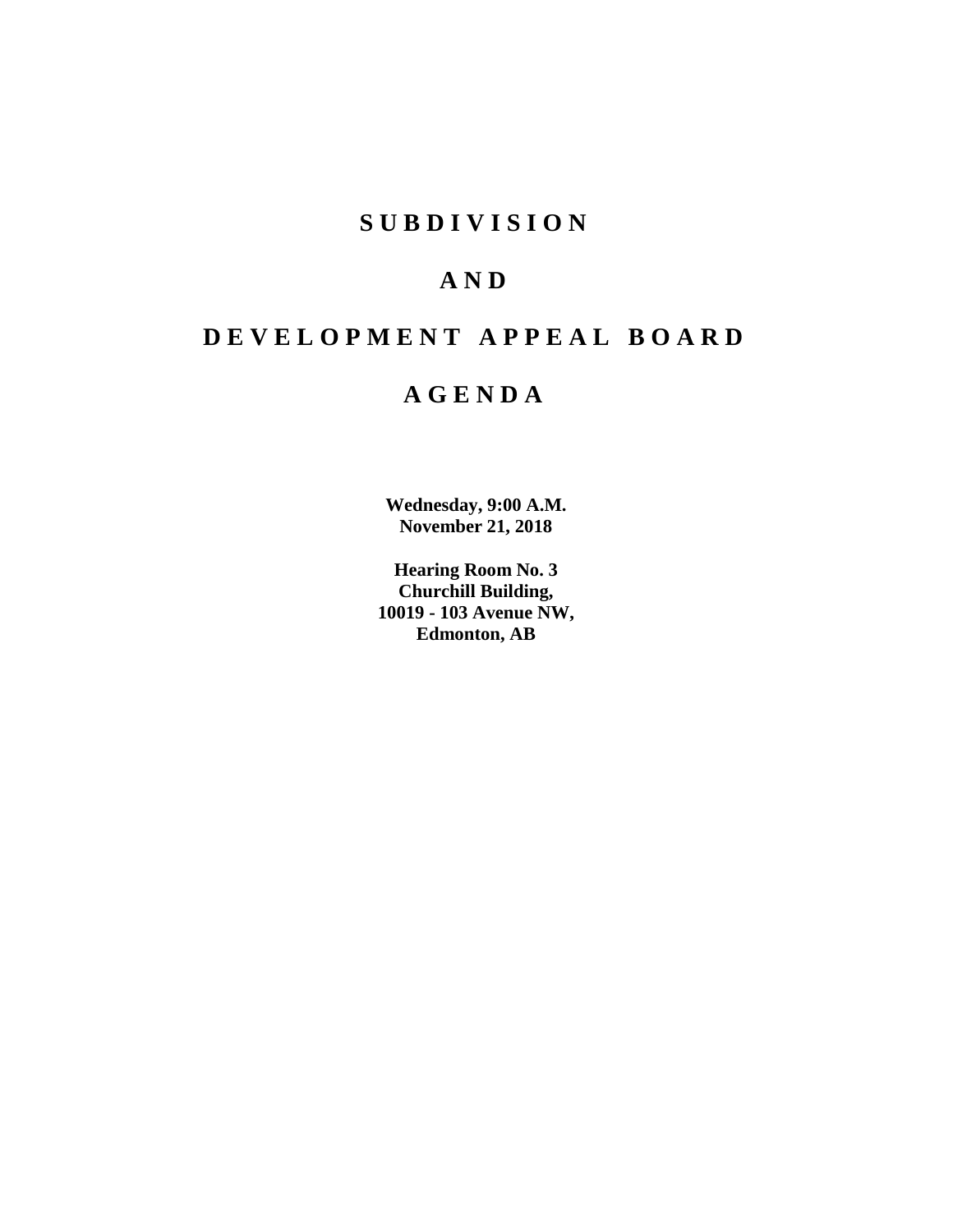# **SUBDIVISION AND DEVELOPMENT APPEAL BOARD HEARING ROOM NO. 3**

| I            | 9:00 A.M.    | SDAB-D-18-192 | Change the Use from General Industrial to an<br>Automotive and Equipment Repair Shop<br>5605 - 99 Street NW<br>Project No.: 294520166-001 |
|--------------|--------------|---------------|-------------------------------------------------------------------------------------------------------------------------------------------|
| $\mathbf{H}$ | $10:30$ A.M. | SDAB-D-18-193 | Change the Use from General Retail to a<br><b>Cannabis Retail Store</b>                                                                   |
|              |              |               | 4625 - 118 Avenue NW<br>Project No.: 286793970-001                                                                                        |
|              |              |               |                                                                                                                                           |
| Ш            | $1:30$ P.M.  | SDAB-D-18-194 | Change the Use from a General Retail Store to<br>Cannabis Retail Sales.                                                                   |
|              |              |               | 11431 - 40 Avenue NW<br>Project No.: 287035734-001                                                                                        |
|              |              |               |                                                                                                                                           |

*NOTE: Unless otherwise stated, all references to "section numbers" refer to the authority under the Edmonton Zoning Bylaw 12800.*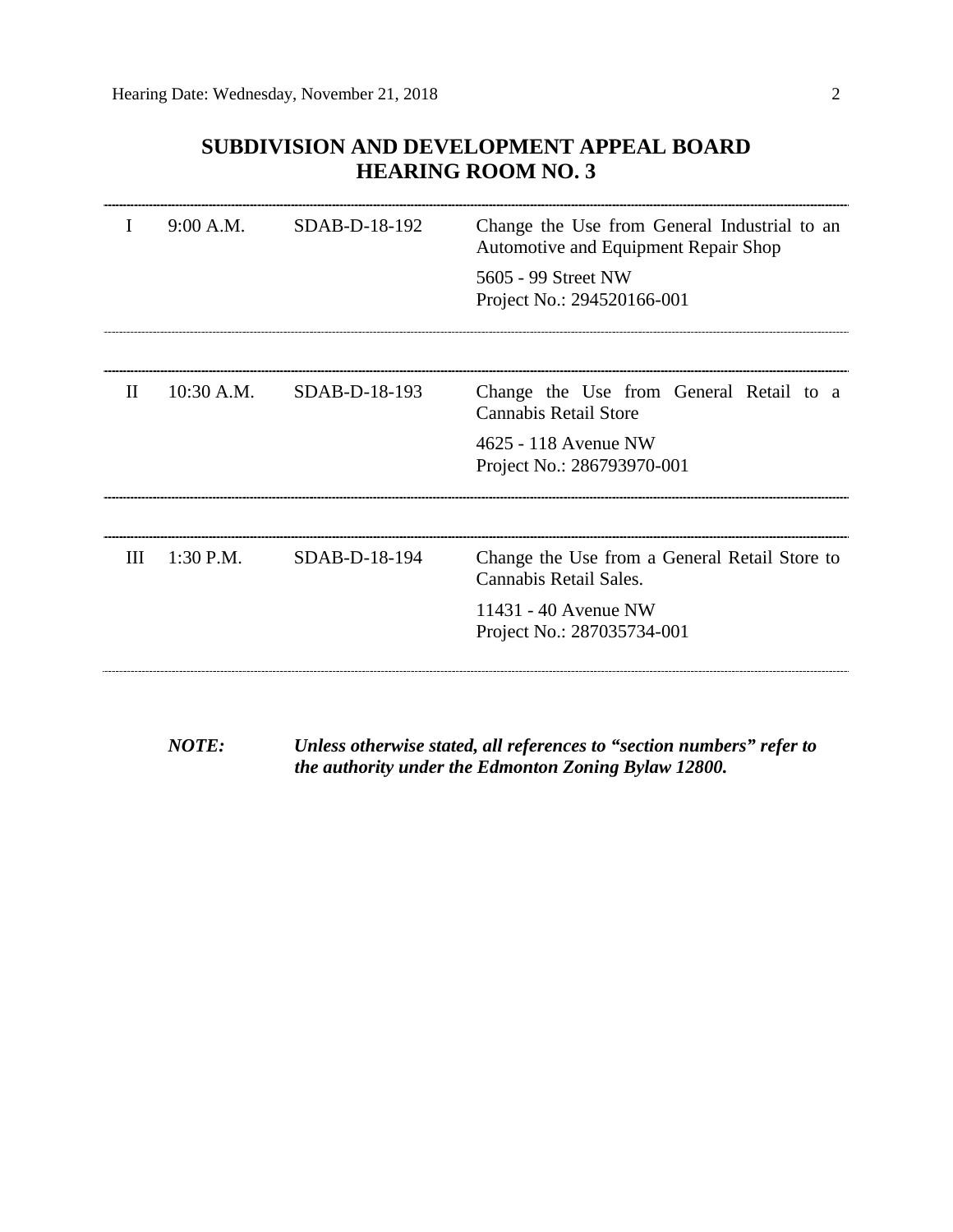| <b>ITEM I: 9:00 A.M.</b> |                                                                                         | FILE: SDAB-D-18-192                                                                     |
|--------------------------|-----------------------------------------------------------------------------------------|-----------------------------------------------------------------------------------------|
|                          | AN APPEAL FROM THE DECISION OF THE DEVELOPMENT OFFICER BY AN<br>ADJACENT PROPERTY OWNER |                                                                                         |
|                          | <b>APPELLANT:</b>                                                                       |                                                                                         |
|                          | <b>APPLICATION NO.:</b>                                                                 | 294520166-001                                                                           |
|                          | <b>APPLICATION TO:</b>                                                                  | Change the Use from General Industrial to<br>an Automotive and Equipment Repair<br>Shop |
|                          | <b>DECISION OF THE</b><br>DEVELOPMENT AUTHORITY:                                        | Approved with conditions                                                                |
|                          | <b>DECISION DATE:</b>                                                                   | October 5, 2018                                                                         |
|                          | <b>DATE OF APPEAL:</b>                                                                  | November 2, 2018                                                                        |
|                          | NOTIFICATION PERIOD:                                                                    | October 16, 2018 through November 6,<br>2018                                            |
|                          | <b>RESPONDENT:</b>                                                                      | Racks For Cars Inc.                                                                     |
|                          | MUNICIPAL DESCRIPTION<br>OF SUBJECT PROPERTY:                                           | 5605 - 99 Street NW                                                                     |
|                          | <b>LEGAL DESCRIPTION:</b>                                                               | Plan 3447TR Blk 12 Lot 1A                                                               |
|                          | ZONE:                                                                                   | (IM) Medium Industrial Zone                                                             |
|                          | <b>OVERLAY:</b>                                                                         | N/A                                                                                     |
|                          | STATUTORY PLAN:                                                                         | N/A                                                                                     |
|                          |                                                                                         |                                                                                         |

# *Grounds for Appeal*

The Appellant provided the following reasons for appealing the decision of the Development Authority:

We are Solicitors for Condominium Corporation No. 1024965 (located adjacent to the subject property).

Our client is appealing the approval of the proposed development for the following reasons: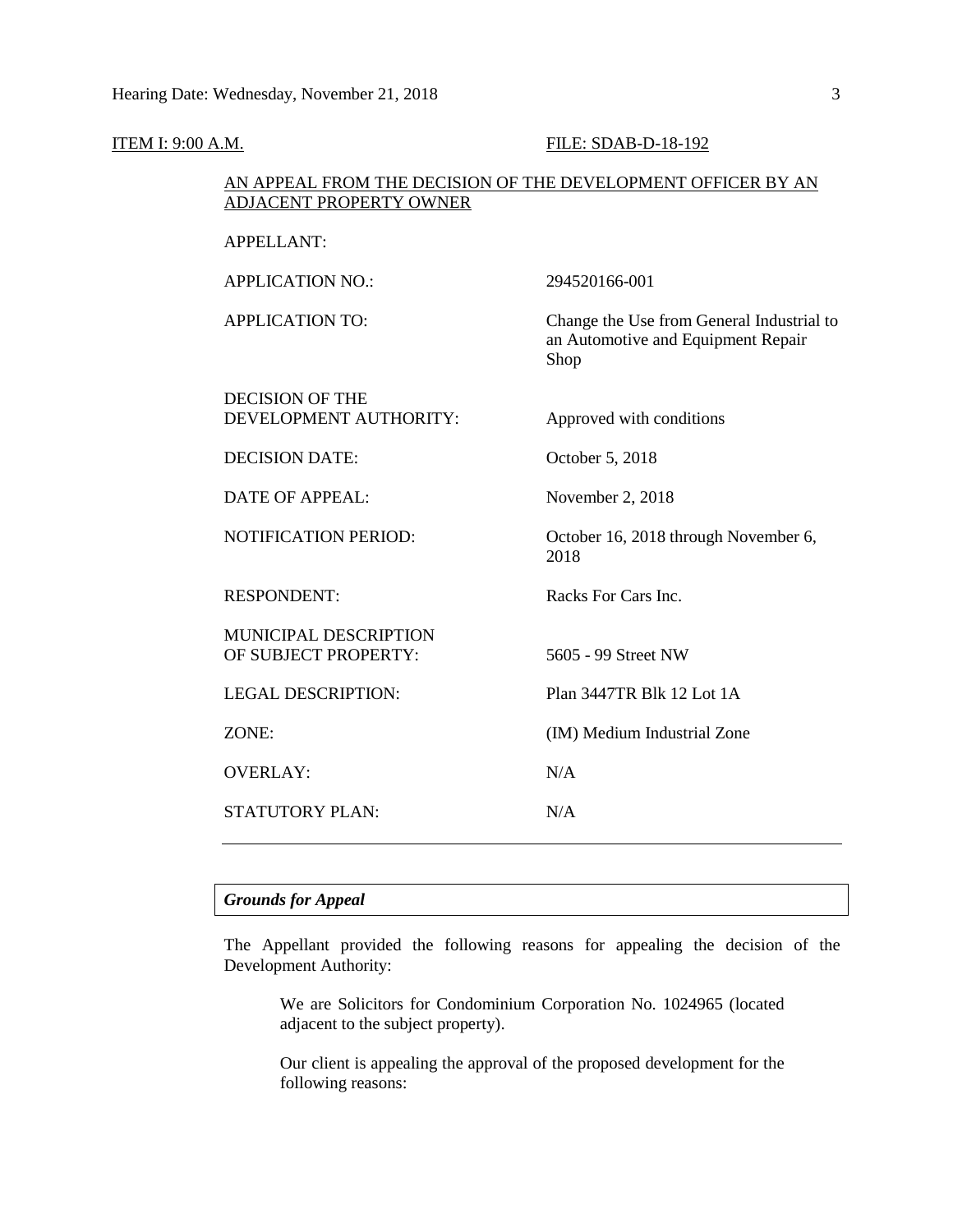- 1. It is not compatible with the neighbouring properties and uses.
- 2. It will create a nuisance to the Condominium Corporation.
- 3. It will negatively affect the use, enjoyment, and value of neighbouring properties.
- 4. Such further and other reasons as may be presented at the hearing of this appeal.

# *General Matters*

# **Appeal Information:**

The *Municipal Government Act*, RSA 2000, c M-26 states the following:

# **Grounds for Appeal**

**685(1)** If a development authority

- (a) fails or refuses to issue a development permit to a person,
- (b) issues a development permit subject to conditions, or
- (c) issues an order under section 645,

the person applying for the permit or affected by the order under section 645 may appeal to the subdivision and development appeal board.

**(2)** In addition to an applicant under subsection (1), any person affected by an order, decision or development permit made or issued by a development authority may appeal to the subdivision and development appeal board.

## **Appeals**

**686(1)** A development appeal to a subdivision and development appeal board is commenced by filing a notice of the appeal, containing reasons, with the board,

- (a) in the case of an appeal made by a person referred to in section 685(1)
	- (i) with respect to an application for a development permit,
		- (A) within 21 days after the date on which the written decision is given under section 642, or
		- (B) if no decision is made with respect to the application within the 40-day period, or within any extension of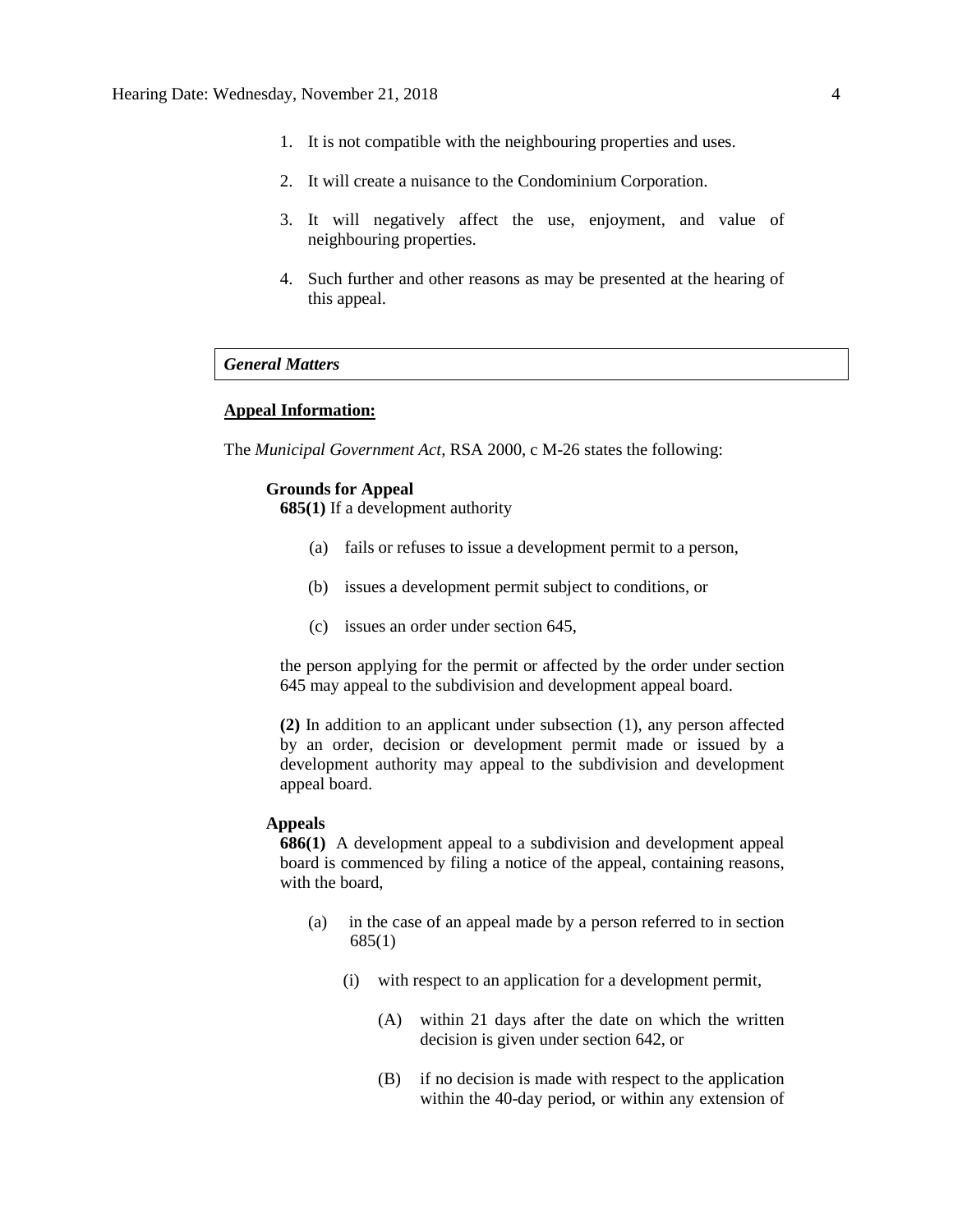that period under section 684, within 21 days after the date the period or extension expires,

or

- (ii) with respect to an order under section 645, within 21 days after the date on which the order is made, or
- (b) in the case of an appeal made by a person referred to in section 685(2), within 21 days after the date on which the notice of the issuance of the permit was given in accordance with the land use bylaw.

# **Hearing and Decision**

**687(3)** In determining an appeal, the subdivision and development appeal board

…

- (a.1) must comply with the land use policies;
- (a.2) subject to section 638, must comply with any applicable statutory plans;
- (a.3) subject to clauses (a.4) and (d), must comply with any land use bylaw in effect;
- (a.4) must comply with the applicable requirements of the regulations under the Gaming, Liquor and Cannabis Act respecting the location of premises described in a cannabis licence and distances between those premises and other premises;
	- …
	- (c) may confirm, revoke or vary the order, decision or development permit or any condition attached to any of them or make or substitute an order, decision or permit of its own;
	- (d) may make an order or decision or issue or confirm the issue of a development permit even though the proposed development does not comply with the land use bylaw if, in its opinion,
		- (i) the proposed development would not
			- (A) unduly interfere with the amenities of the neighbourhood, or
			- (B) materially interfere with or affect the use, enjoyment or value of neighbouring parcels of land,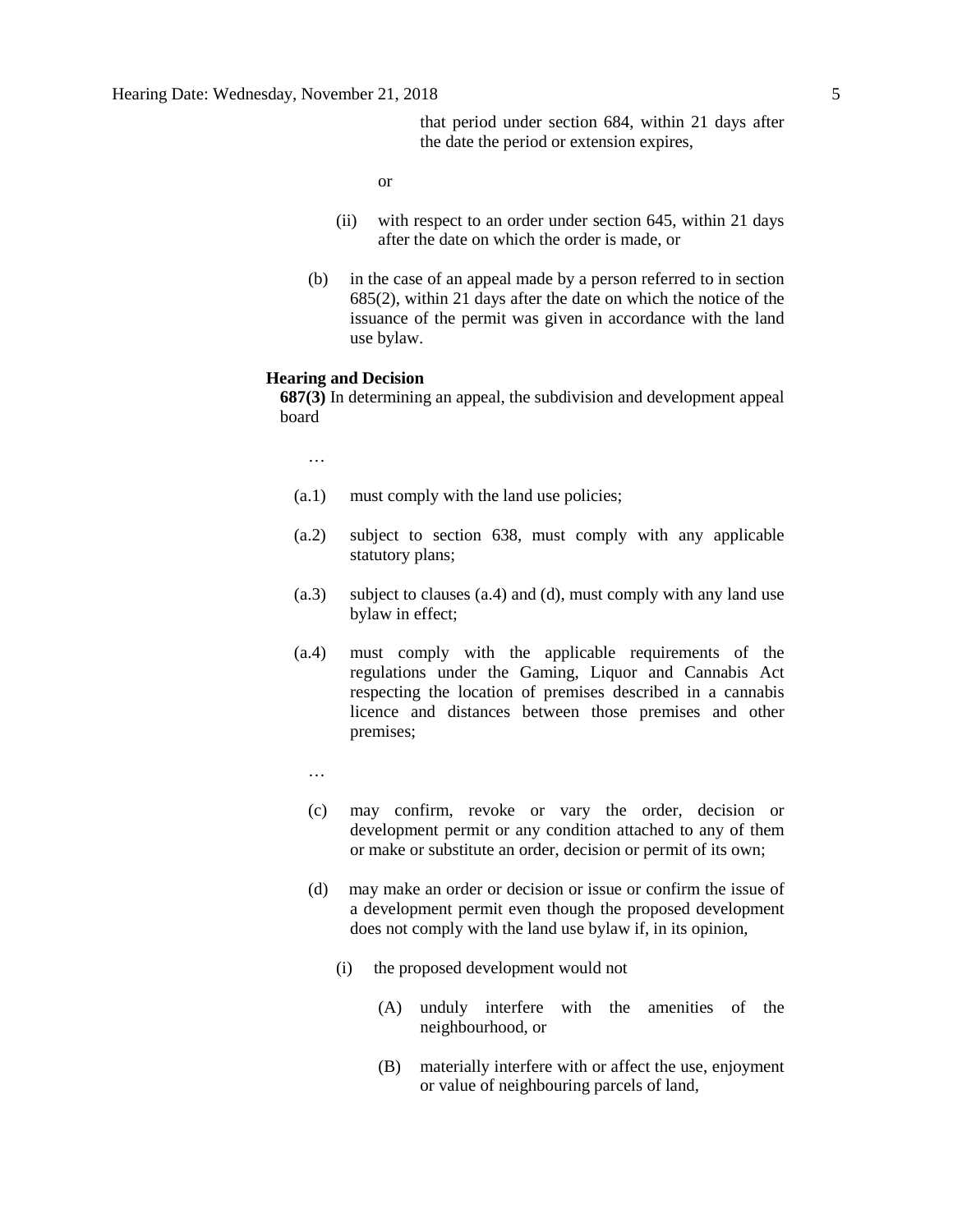and

(ii) the proposed development conforms with the use prescribed for that land or building in the land use bylaw.

# **General Provisions from the** *Edmonton Zoning Bylaw:*

Under section 420.3(2), **Automotive and Equipment Repair Shops** is a **Discretionary Use** in the (IM) Medium Industrial Zone.

# Under section 7.4(4), **Automotive and Equipment Repair Shops** means:

development used for the servicing and mechanical repair of automobiles, motorcycles, snowmobiles and similar vehicles or the sale, installation or servicing of related accessories and parts. This Use Class includes transmission shops, muffler shops, tire shops, automotive glass shops, and upholstery shops. This Use does not include body repair and paint shops.

# Section 420.1 states that the **General Purpose** of the **(IM) Medium Industrial Zone** is:

to provide for manufacturing, processing, assembly, distribution, service and repair Uses that carry out a portion of their operation outdoors or require outdoor storage areas. Any nuisance associated with such Uses should not generally extend beyond the boundaries of the Site. This Zone should normally be applied on the interior of industrial areas adjacent to collector and local industrial public roadways such that Uses are separated from any adjacent residential areas by a higher quality Industrial or Commercial Zone.

# Notice to Applicant/Appellant

Provincial legislation requires that the Subdivision and Development Appeal Board issue its official decision in writing within fifteen days of the conclusion of the hearing.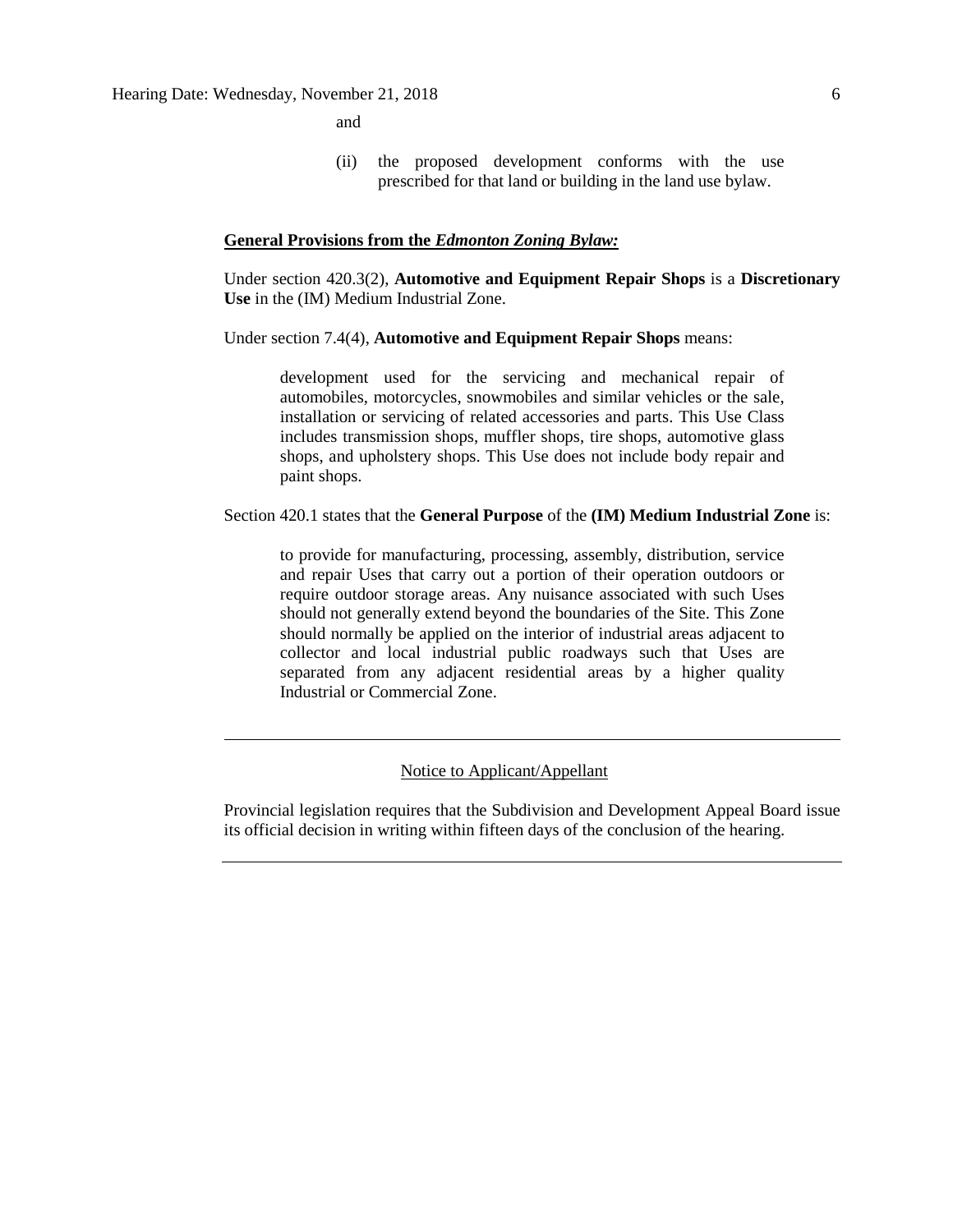Project Number: 294520166-001 **Application Date:** OCT 05, 2018 Printed: November 2, 2018 at 3:25 PM  $1 of 1$ Page:

# **Major Development Permit**

This document is a record of a Development Permit application, and a record of the decision for the undertaking described below, subject to the limitations and conditions of this permit, of the Edmonton Zoning Bylaw 12800 as amended.

| Applicant | Property Address(es) and Legal Description(s) |
|-----------|-----------------------------------------------|
|           | 5605 - 99 STREET NW                           |
|           | Plan 3447TR Blk 12 Lot 1A                     |
|           | <b>Specific Address(es)</b>                   |
|           | Entryway: 5605 - 99 STREET NW                 |
|           | Building: 5605 - 99 STREET NW                 |

### **Scope of Permit**

To change the Use from General Industrial to an Automotive and Equipment Repair Shop.

### **Permit Details**

| Class of Permit: Class B        | <b>Contact Person:</b>                |
|---------------------------------|---------------------------------------|
| Gross Floor Area (sq.m.): 371.6 | Lot Grading Needed?: N                |
| New Sewer Service Required: N   | NumberOfMainFloorDwellings:           |
| Site Area (sq. m.):             | Stat. Plan Overlav/Annex Area: (none) |

I/We certify that the above noted details are correct.

#### Applicant signature:

#### **Development Permit Decision**

#### Approved

Issue Date: Oct 05, 2018 Development Authority: KOWAL, PAUL

#### **Subject to the Following Conditions**

An approved Development Permit means that the proposed development has been reviewed only against the provisions of the Edmonton Zoning Bylaw. It does not remove obligations to conform with other legislation, bylaws or land title instruments such as the Municipal Government Act, the ERCB Directive 079, the Edmonton Safety Codes Permit Bylaw or any caveats, covenants or easements that might be attached to the Site.

#### Notes:

- A Building Permit is Required for any construction or change in use of a building. For a building permit, and prior to the Plans Examination review, you require construction drawings and the payment of fees. Please contact the 311 Call Centre for further information.

- This Development Permit is not a Business Licence. A separate application must be made for a Business Licence.
- Signs require separate Development Applications.

#### **Rights of Appeal**

This approval is subject to the right of appeal as outlined in Chapter 24, Section 683 through 689 of the Municipal Government Amendment Act.

| Notice Period Begins: Oct 16, 2018 |                   | <b>Ends:</b> Nov 06, 2018 |          |              |  |
|------------------------------------|-------------------|---------------------------|----------|--------------|--|
| Fees                               |                   |                           |          |              |  |
|                                    | <b>Fee Amount</b> | <b>Amount Paid</b>        | Receipt# | Date Paid    |  |
| Major Dev. Application Fee         | \$510.00          | \$510.00                  | 05394778 | Oct 05, 2018 |  |
| <b>Total GST Amount:</b>           | \$0.00            |                           |          |              |  |
| <b>Totals for Permit:</b>          | \$510.00          | \$510.00                  |          |              |  |
|                                    |                   |                           |          |              |  |
|                                    |                   |                           |          |              |  |
|                                    |                   |                           |          |              |  |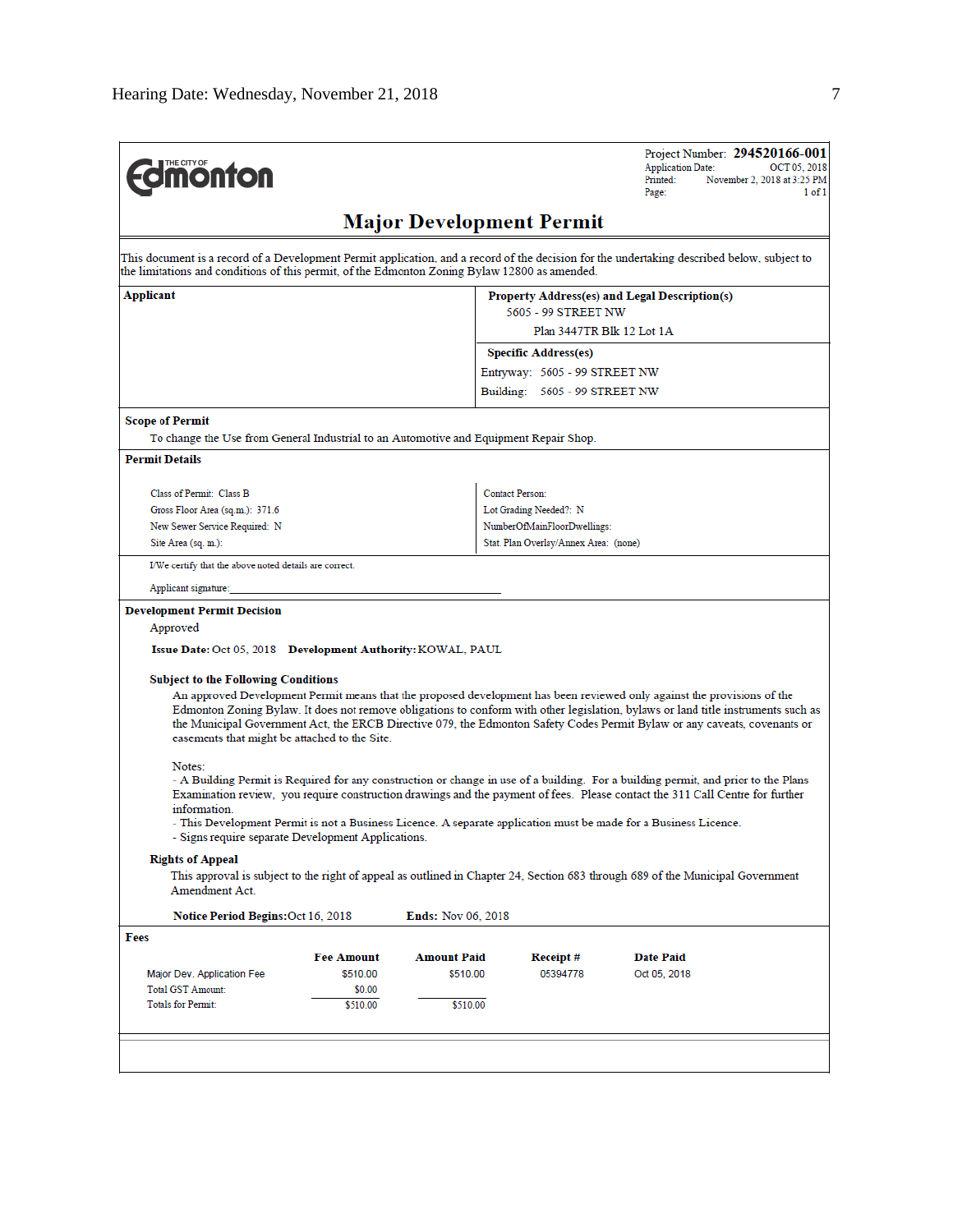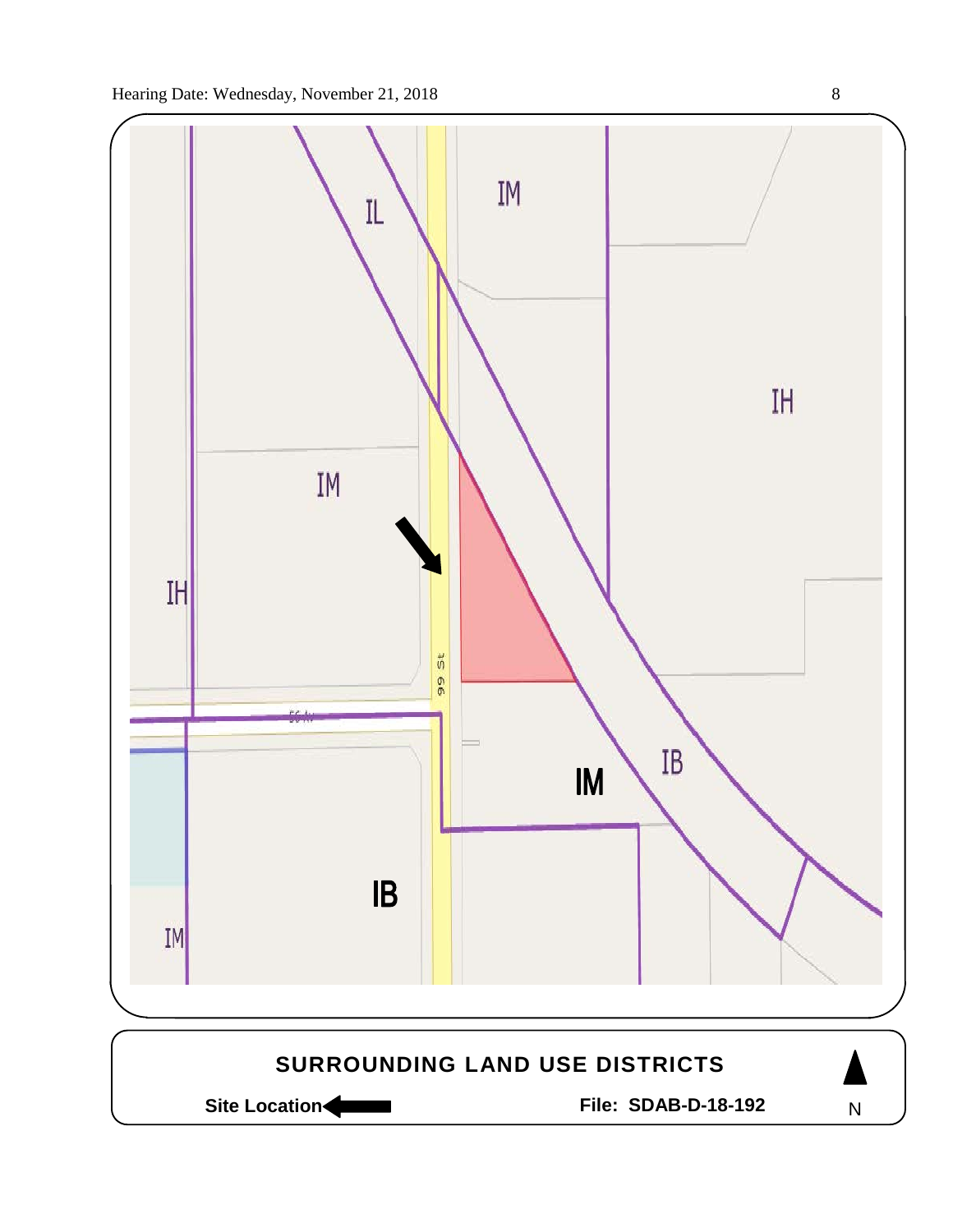| ITEM II: 10:30 A.M. |                                                        | FILE: SDAB-D-18-193                                              |  |  |
|---------------------|--------------------------------------------------------|------------------------------------------------------------------|--|--|
|                     | AN APPEAL FROM THE DECISION OF THE DEVELOPMENT OFFICER |                                                                  |  |  |
|                     | <b>APPELLANT:</b>                                      |                                                                  |  |  |
|                     | <b>APPLICATION NO.:</b>                                | 286793970-001                                                    |  |  |
|                     | <b>APPLICATION TO:</b>                                 | Change the Use from General Retail to a<br>Cannabis Retail Store |  |  |
|                     | <b>DECISION OF THE</b><br>DEVELOPMENT AUTHORITY:       | Refused                                                          |  |  |
|                     | <b>DECISION DATE:</b>                                  | October 12, 2018                                                 |  |  |
|                     | <b>DATE OF APPEAL:</b>                                 | October 23, 2018                                                 |  |  |
|                     | <b>MUNICIPAL DESCRIPTION</b><br>OF SUBJECT PROPERTY:   | 4625 - 118 Avenue NW                                             |  |  |
|                     | <b>LEGAL DESCRIPTION:</b>                              | Plan 4874KS Blk 2 Lot 11                                         |  |  |
|                     | ZONE:                                                  | (CB1) Low Intensity Business Zone                                |  |  |
|                     | <b>OVERLAY:</b>                                        | Main Streets Overlay                                             |  |  |
|                     | <b>STATUTORY PLAN:</b>                                 | N/A                                                              |  |  |
|                     |                                                        |                                                                  |  |  |

# *Grounds for Appeal*

The Appellant provided the following reasons for appealing the decision of the Development Authority:

Reasons for the Appeal from the Refusal of Development Permit No. 286793970-001:

1. The proposed Retail Cannabis Store is a located in Low Intensity Business Zone (CB1). Cannabis Retail Sales is a permitted use in CB1. The development permit was refused because the proposed Retail Cannabis Store does not comply with the minimum setback requirement of 200 m from an approved Cannabis Retail Sales location. The proposed Retail Cannabis Store is located 156 m from 4512 118 Avenue NW, which is an approved Cannabis Retail Sales location.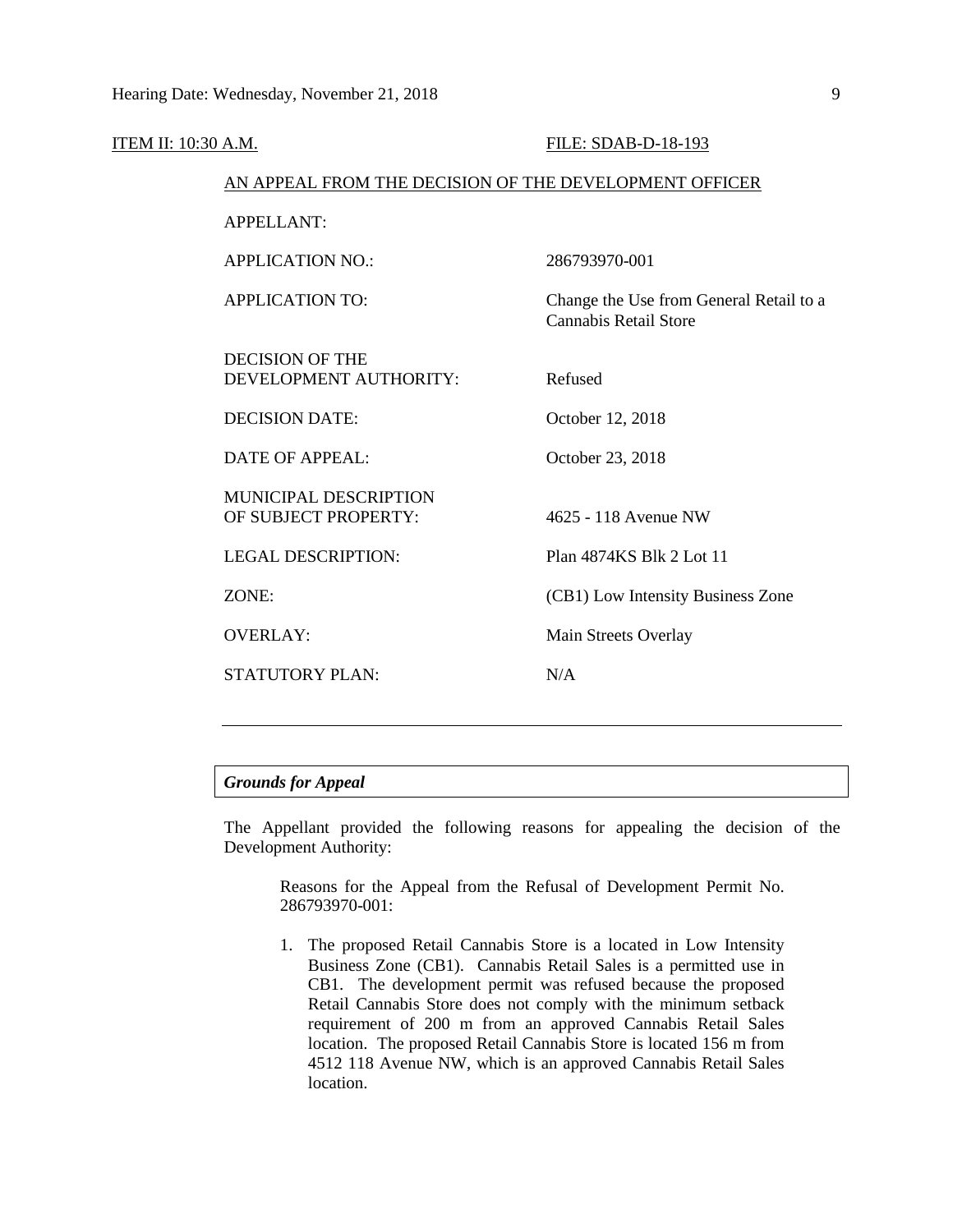- 2. The Development Officer is prohibited from granting a variance to reduce the separation distance by more than 20 m.
- 3. Section 687 of the *Municipal Government Act* permits the Subdivision Development Appeal Board to issue a development permit for a proposed development even though the proposed development does not comply with the land use bylaw if, in its opinion, the proposed development would not:
	- a. unduly interfere with the amenities of the neighbourhood, or
	- b. materially interfere with or affect the use, enjoyment or value of neighbouring parcels of land, and
	- c. the proposed development conforms with the use prescribed for that land or building in the land use bylaw.
- 4. The requested variance is minor (22%) and will not unduly interfere with the amenities of the neighbourhood, or materially interfere with or affect the use, enjoyment or value of neighbouring parcels of land. 118 Avenue NW is a busy commercial area which can manage a slightly higher concentration of Cannabis Retail Sales locations than contemplated by the land use bylaw.
- 5. The planning effects of Cannabis Retail Sales locations are not yet known but the minor requested variance is not anticipated to increase the potential for safety or other social impacts such as increased traffic, increased public impairment, increased access to cannabis or increased crime.
- 6. The proposed Retail Cannabis Store is located more than one block from the approved Cannabis Retail Sales location and on the other side of the street. This is an area with significant residential density and there will likely enjoy significant walking traffic, as well as driving traffic, which supports stores being located closer together.
- 7. This variance will not result in a proliferation of liquor stores as no other Cannabis Retail Sales locations have been approved within 200 m from the approved Cannabis Retail Sales location. 118 Avenue NW is a good location for this type of use, given compatibility with the existing uses.
- 8. The proposed Retail Cannabis Store complies in all other respects with the relevant statutory plans and the land use bylaw and will provide healthy competition and product variety to patrons.
- 9. Such other grounds as the Appellant may raise at the hearing.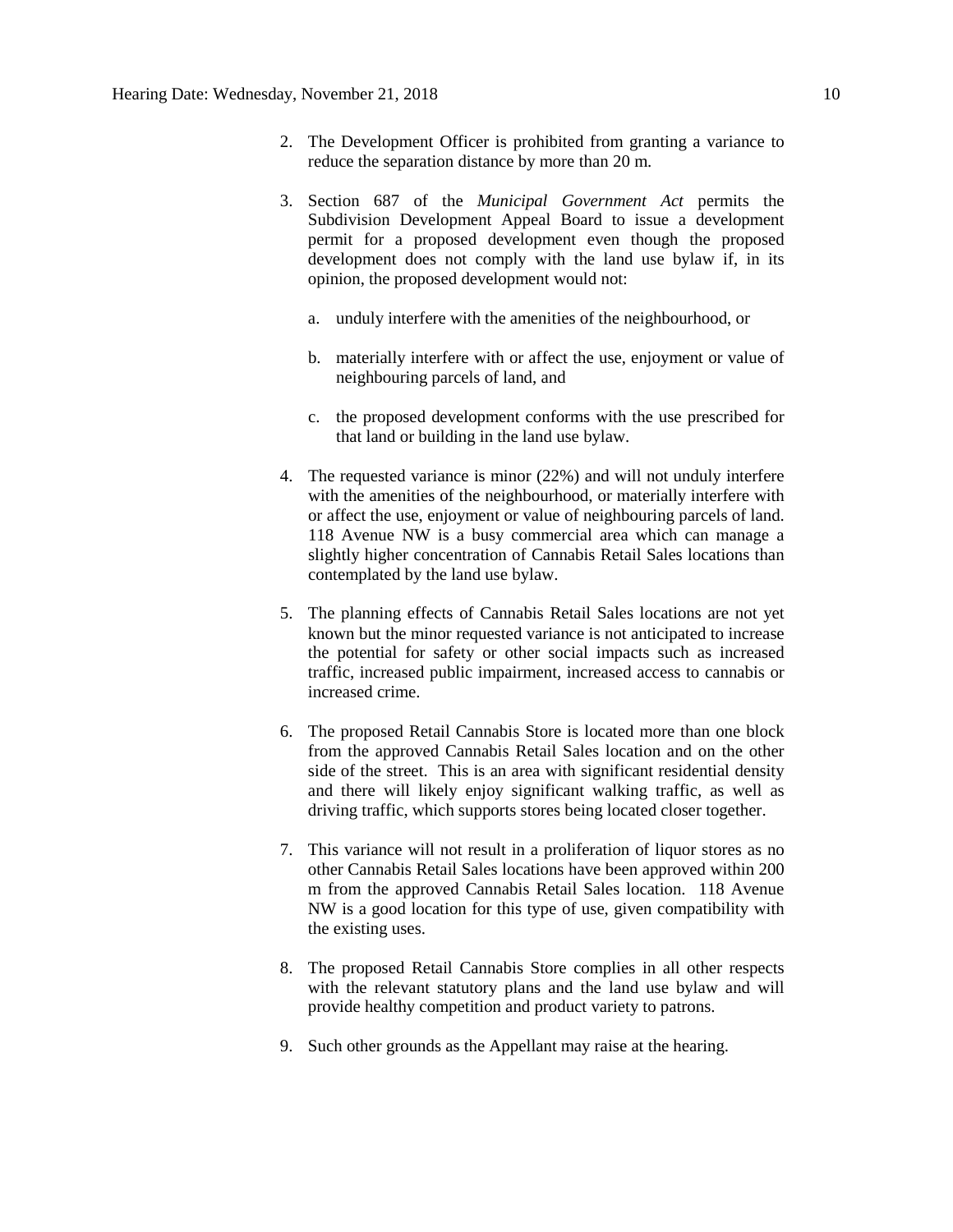# *General Matters*

# **Appeal Information:**

The *Municipal Government Act*, RSA 2000, c M-26 states the following:

### **Grounds for Appeal**

**685(1)** If a development authority

- (a) fails or refuses to issue a development permit to a person,
- (b) issues a development permit subject to conditions, or
- (c) issues an order under section 645,

the person applying for the permit or affected by the order under section 645 may appeal to the subdivision and development appeal board.

# **Appeals**

**686(1)** A development appeal to a subdivision and development appeal board is commenced by filing a notice of the appeal, containing reasons, with the board,

- (a) in the case of an appeal made by a person referred to in section 685(1)
	- (i) with respect to an application for a development permit,
		- (A) within 21 days after the date on which the written decision is given under section 642, […]

## **Hearing and Decision**

**687(3)** In determining an appeal, the subdivision and development appeal board

…

- (a.1) must comply with the land use policies;
- (a.2) subject to section 638, must comply with any applicable statutory plans;
- (a.3) subject to clauses (a.4) and (d), must comply with any land use bylaw in effect;
- (a.4) must comply with the applicable requirements of the regulations under the Gaming, Liquor and Cannabis Act respecting the location of premises described in a cannabis licence and distances between those premises and other premises;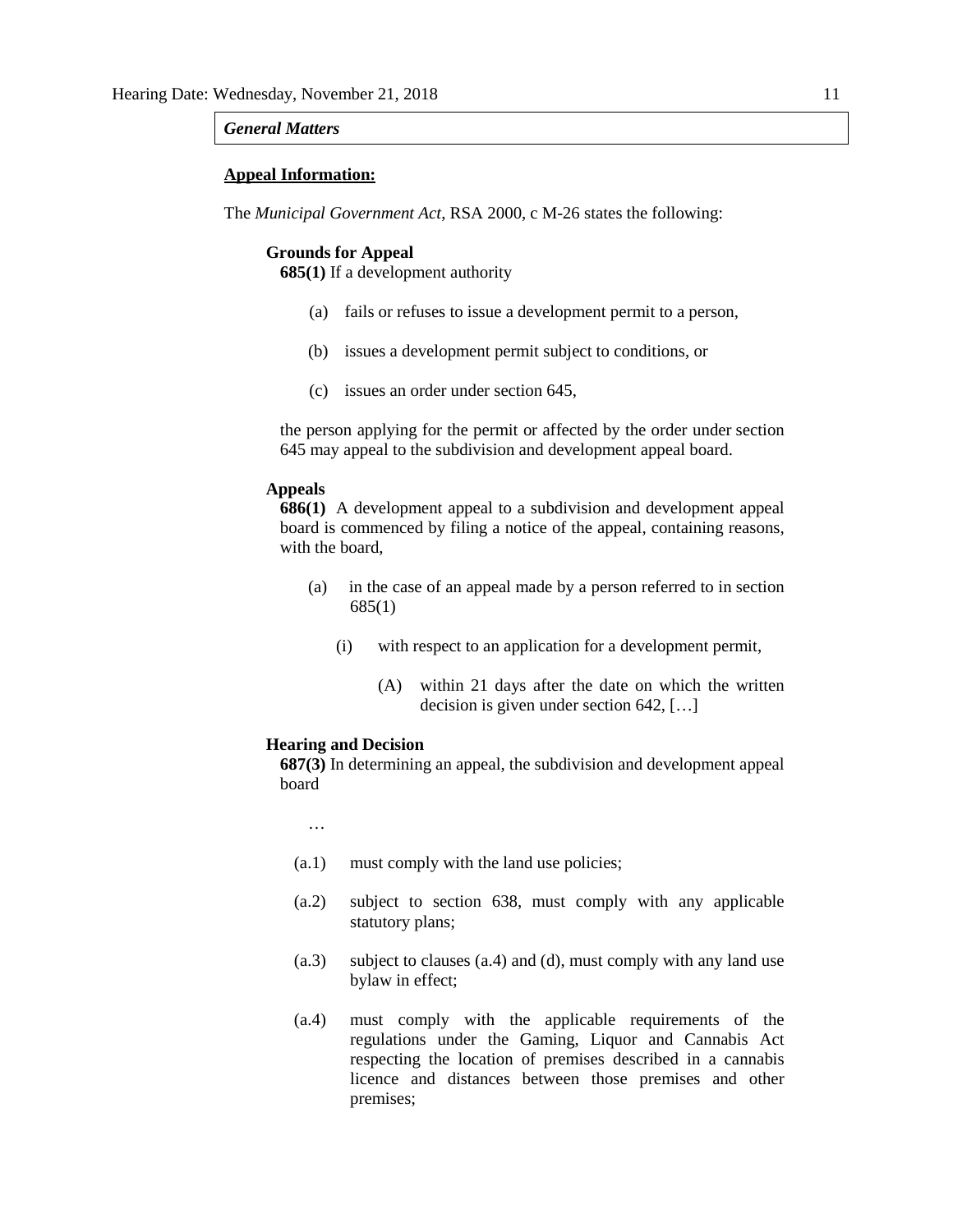…

- (c) may confirm, revoke or vary the order, decision or development permit or any condition attached to any of them or make or substitute an order, decision or permit of its own;
- (d) may make an order or decision or issue or confirm the issue of a development permit even though the proposed development does not comply with the land use bylaw if, in its opinion,
	- (i) the proposed development would not
		- (A) unduly interfere with the amenities of the neighbourhood, or
		- (B) materially interfere with or affect the use, enjoyment or value of neighbouring parcels of land,

and

(ii) the proposed development conforms with the use prescribed for that land or building in the land use bylaw.

## **General Provisions from the** *Edmonton Zoning Bylaw:*

Under section 330.2(3), **Cannabis Retail Sales** is a **Permitted Use** in the (CB1) Low Intensity Business Zone.

Under section 7.4(9), **Cannabis Retail Sales** means:

development used for the retail sale of Cannabis that is authorized by provincial or federal legislation. This Use may include retail sales of Cannabis accessories. This Use does not include Cannabis Production and Distribution.

Under section 6.1, **Cannabis** means:

a cannabis plant and anything referred to in subsection (a) of this definition but does not include anything referred to in subsection (b) of this definition:

- a. Cannabis includes:
	- i. any part of a cannabis plant, including the phytocannabinoids produced by, or found in, such a plant, regardless of whether that part has been processed or not, other than a part of the plant referred to in subsection (b) of this definition.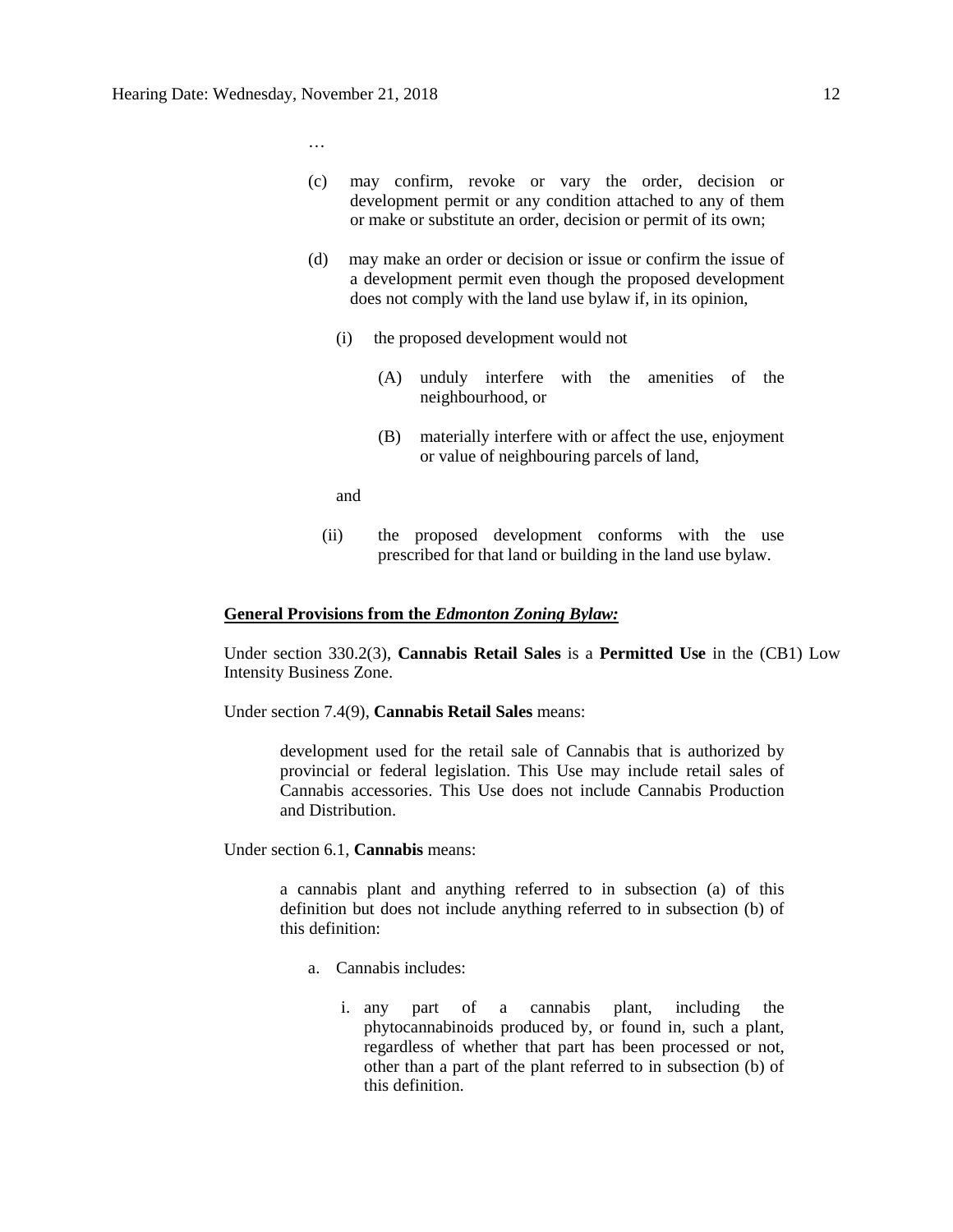- ii. any substance or mixture of substances that contains or has on it any part of such a plant;
- iii. any substance that is identical to any phytocannabinoid produced by, or found in, such a plant, regardless of how the substance was obtained.
- b. Notwithstanding subsection (a) of this definition, Cannabis does not include:
	- i. a non-viable seed of a cannabis plant;
	- ii. a mature stalk, without any leaf, flower, seed or branch, of such plant;
	- iii. fibre derived from a stalk referred in subsection (b)(ii) of this definition; and
	- iv. the root or any part of the root of such a plant.

Under section 6.1, **Site** means "an area of land consisting of one or more abutting Lots."

Section 330.1 states that the **General Purpose** of the **(CB1) Low Intensity Business Zone** is:

to provide for low intensity commercial, office and service uses located along arterial roadways that border residential areas. Development shall be sensitive and in scale with existing development along the commercial street and any surrounding residential neighbourhood.

Section 819.1 states that the **General Purpose** of the **Main Streets Overlay** is:

to encourage and strengthen the pedestrian-oriented character of Edmonton's main street commercial areas that are located in proximity to residential and transit-oriented areas, by providing visual interest, transparent storefront displays, and amenities for pedestrians.

*Section 70 - Cannabis Retail Sales regulations*

- **1. Any Cannabis Retail Sales shall not be located less than 200 m from any other Cannabis Retail Sales. For the purposes of this subsection only:**
	- **a. the [200 m](javascript:void(0);) separation distance shall be measured from the closest point of the Cannabis Retail Sales Use to the closest point of any other approved Cannabis Retail Sales Use;**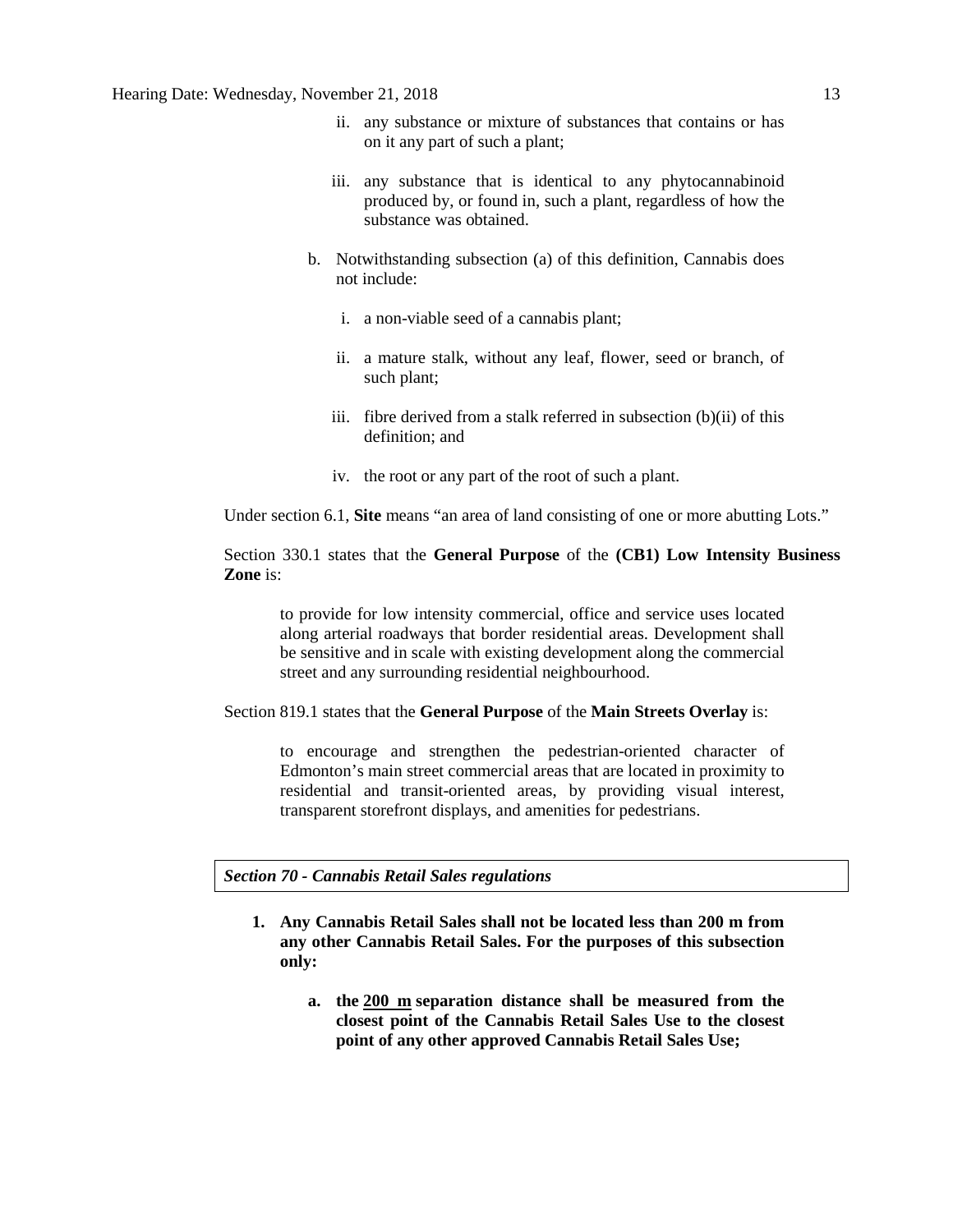- **b. A Development Officer shall not grant a variance to reduce the separation distance by more than [20 m](javascript:void(0);) in compliance with [Section 11;](https://webdocs.edmonton.ca/InfraPlan/zoningbylaw/ZoningBylaw/Part1/Administrative/11__Authority_and_Responsibility_of_the_Development_Officer.htm)** and
- c. The issuance of a Development Permit which contains a variance to separation distance as described in  $70(1)$ b shall be issued as a Class B Discretionary Development.
- 2. Any Site containing a Cannabis Retail Sales shall not be located less than [200 m](javascript:void(0);) from any Site being used for a public library, or for public or private education at the time of the application for the Development Permit for the Cannabis Retail Sales. For the purposes of this subsection only:
	- a. the [200 m](javascript:void(0);) separation distance shall be measured from the closest point of the subject Site boundary to the closest point of another Site boundary, and shall not be measured from Zone boundaries or from the edges of structures;
	- b. the term "public library" is limited to the collection of literary, artistic, musical and similar reference materials in the form of books, manuscripts, recordings and films for public use, and does not include private libraries, museums or art galleries; and
	- c. the term "public or private education" is limited to elementary through to high schools inclusive only, and does not include dance schools, driving schools or other Commercial Schools.
- 3. Any Site containing a Cannabis Retail Sales shall not be located less than [100 m](javascript:void(0);) from any Site being used for Community Recreation Services Use, a community recreation facility, a provincial health care facility, as public lands, or any Site that is designated as school reserve or municipal and school reserve at the time of the application for the Development Permit for the Cannabis Retail Sales. For the purposes of this subsection only:
	- a. the [100 m](javascript:void(0);) separation distance shall be measured from the closest point of the subject Site boundary to the closest point of another Site boundary, and shall not be measured from Zone boundaries or from the edges of structures;
	- b. the term "community recreation facilities" means indoor municipal facilities used primarily by members of the public to participate in recreational activities conducted at the facilities, as per the Municipal Government Act; and
	- c. the term "public lands" is limited to Sites zoned AP, and Sites zoned A.
- **4. Notwithstanding [Section 11](https://webdocs.edmonton.ca/InfraPlan/zoningbylaw/ZoningBylaw/Part1/Administrative/11__Authority_and_Responsibility_of_the_Development_Officer.htm) of this Bylaw, a Development Officer shall not grant a variance to subsection 70(2) or 70(3).**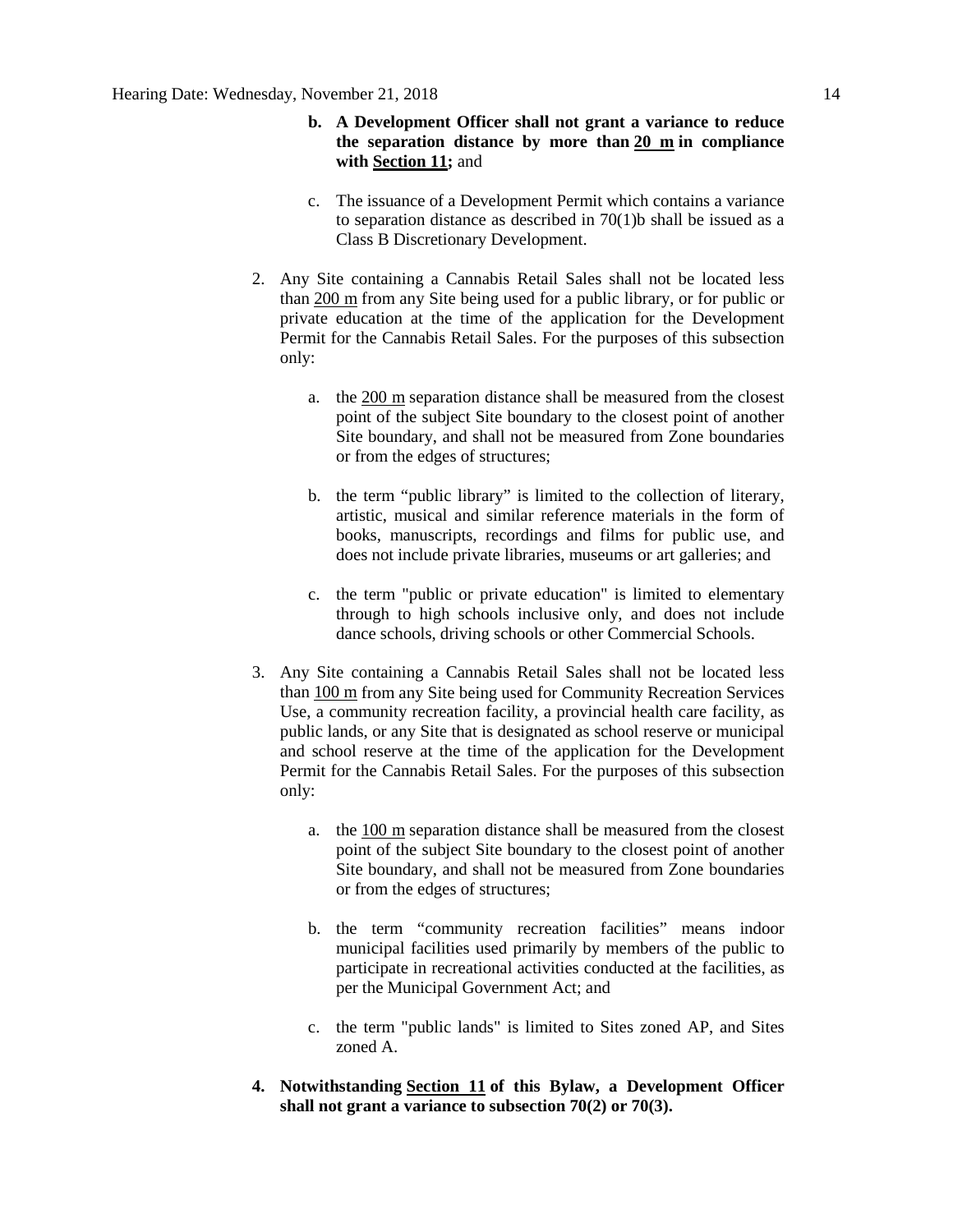- 5. Cannabis Retail Sales shall include design elements that readily allow for natural surveillance to promote a safe urban environment, where applicable and to the satisfaction of the development officer, including the following requirements:
	- a. customer access to the store is limited to a store front that is visible from the street other than a Lane, or a shopping centre parking lot, or a mall access that allows visibility from the interior of the mall into the store;
	- b. the exterior of all stores shall have ample transparency from the street;
	- c. Any outdoor lighting shall be designed to ensure a well-lit environment for pedestrians and illumination of the property; and
	- d. Landscaping shall be low-growing shrubs or deciduous trees with a high canopy at maturity to maintain natural surveillance.
- 6. The Development Officer shall impose a condition on any Development Permit issued for Cannabis Retail Sales requiring that the development:
	- a. shall not commence until authorized by and compliant with superior legislation; and
	- b. must commence within nine (9) months of the date of approval of the Development Permit.
- 7. For the purposes of Section 70(6), development commences when the Cannabis Retail Sales Use is established or begins operation.

## **Development Officer's Determination**

**The proposed Cannabis Retail Store does not comply with the minimum setback requirement from an approved Cannabis Retail Sales location (Section 70.1):**

**Required Setback: 200 m Proposed Setback: 156 m from 4512 118 Ave NW Deficient by 44 m**

**Under Sections 70.1(b) and 70.4 of the Zoning Bylaw, the Development Officer is prohibited from granting a variance to the minimum setback to allow for the proposed Cannabis Retail Store.**  [unedited]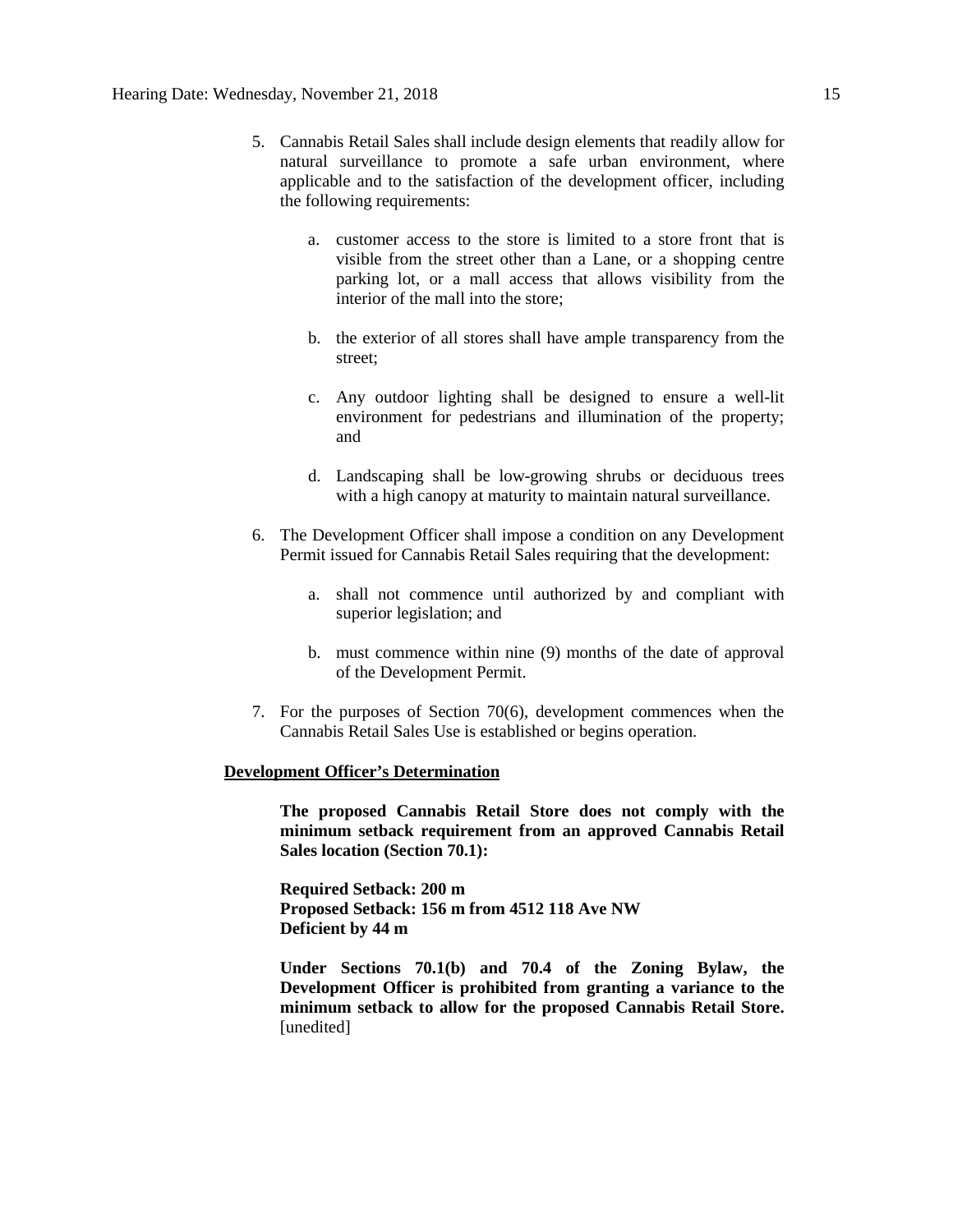| <b>Application Number</b> | <b>Description</b>                                    | <b>Decision</b> |
|---------------------------|-------------------------------------------------------|-----------------|
| SDAB-D-96-066             | Change the use of a Retail   April 18, 1996; Refused. |                 |
|                           | Store to a Major                                      |                 |
|                           | Secondhand Store and a                                |                 |
|                           | Personal Service Shop                                 |                 |
|                           | (Used Furniture                                       |                 |
|                           | Sales/Beauty Salon).                                  |                 |

# *Previous Subdivision and Development Appeal Board Decision*

# Notice to Applicant/Appellant

Provincial legislation requires that the Subdivision and Development Appeal Board issue its official decision in writing within fifteen days of the conclusion of the hearing.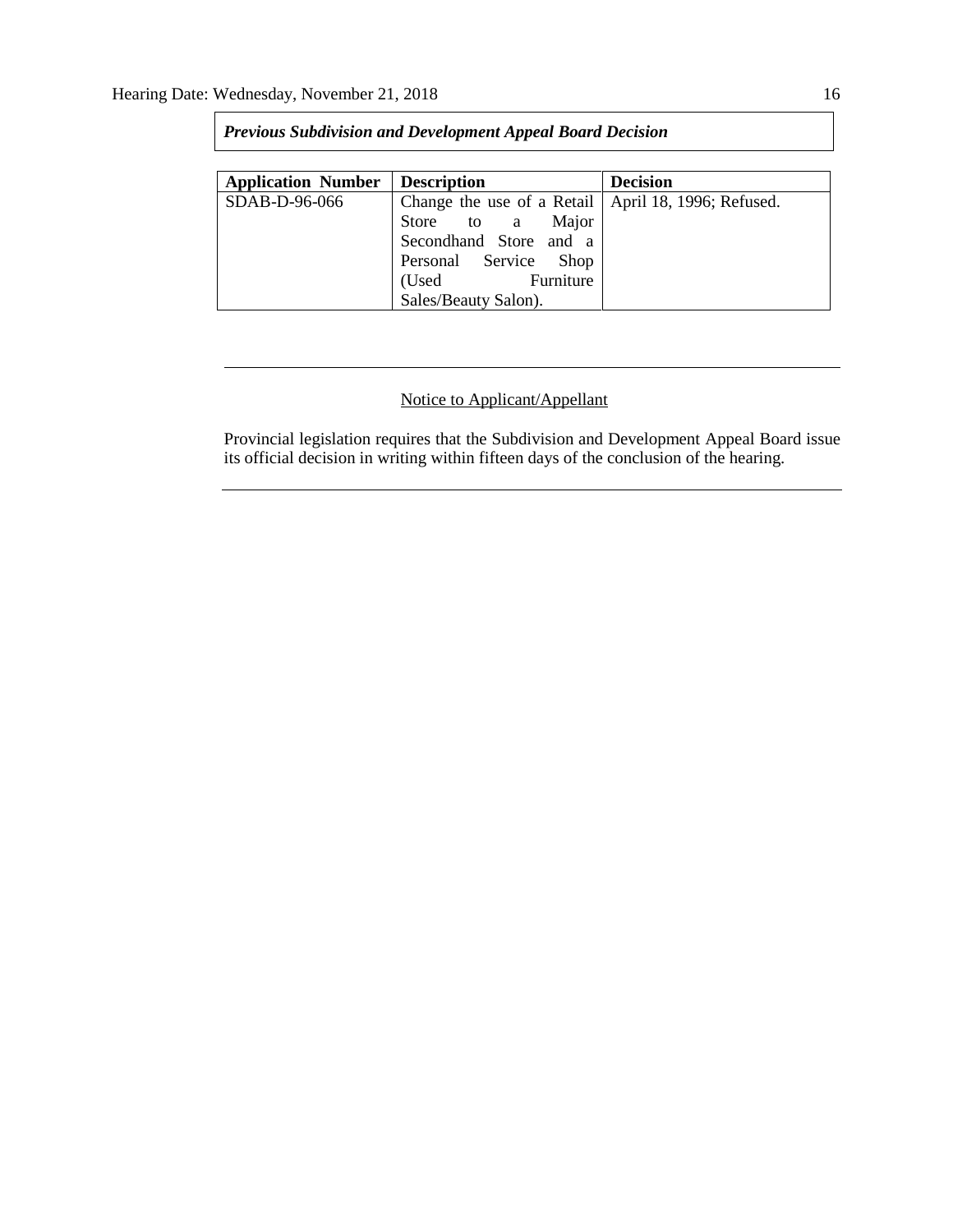| <b><i><u><u><b>MONTON</b></u></u></i></b>                                                                                                                                                                                                                                                                                                                                                                                                                                                                                                                                                                                                                                                                                         |                                               |                                 |                                       | Application Date:<br>Printed:<br>Page: | Project Number: 286793970-001<br>JUL 05, 2018<br>October 23, 2018 at 3:52 PM |  |
|-----------------------------------------------------------------------------------------------------------------------------------------------------------------------------------------------------------------------------------------------------------------------------------------------------------------------------------------------------------------------------------------------------------------------------------------------------------------------------------------------------------------------------------------------------------------------------------------------------------------------------------------------------------------------------------------------------------------------------------|-----------------------------------------------|---------------------------------|---------------------------------------|----------------------------------------|------------------------------------------------------------------------------|--|
|                                                                                                                                                                                                                                                                                                                                                                                                                                                                                                                                                                                                                                                                                                                                   | <b>Application for</b>                        |                                 |                                       |                                        | 1 of 1                                                                       |  |
|                                                                                                                                                                                                                                                                                                                                                                                                                                                                                                                                                                                                                                                                                                                                   |                                               | <b>Major Development Permit</b> |                                       |                                        |                                                                              |  |
| This document is a Development Permit Decision for the development application described below.                                                                                                                                                                                                                                                                                                                                                                                                                                                                                                                                                                                                                                   |                                               |                                 |                                       |                                        |                                                                              |  |
| Applicant                                                                                                                                                                                                                                                                                                                                                                                                                                                                                                                                                                                                                                                                                                                         | Property Address(es) and Legal Description(s) |                                 |                                       |                                        |                                                                              |  |
|                                                                                                                                                                                                                                                                                                                                                                                                                                                                                                                                                                                                                                                                                                                                   |                                               |                                 | 4625 - 118 AVENUE NW                  |                                        |                                                                              |  |
|                                                                                                                                                                                                                                                                                                                                                                                                                                                                                                                                                                                                                                                                                                                                   |                                               |                                 | Plan 4874KS Blk 2 Lot 11              |                                        |                                                                              |  |
|                                                                                                                                                                                                                                                                                                                                                                                                                                                                                                                                                                                                                                                                                                                                   |                                               |                                 | Specific Address(es)                  |                                        |                                                                              |  |
|                                                                                                                                                                                                                                                                                                                                                                                                                                                                                                                                                                                                                                                                                                                                   |                                               | Suite:                          | 4625 - 118 AVENUE NW                  |                                        |                                                                              |  |
|                                                                                                                                                                                                                                                                                                                                                                                                                                                                                                                                                                                                                                                                                                                                   |                                               |                                 | Entryway: 4625 - 118 AVENUE NW        |                                        |                                                                              |  |
|                                                                                                                                                                                                                                                                                                                                                                                                                                                                                                                                                                                                                                                                                                                                   |                                               |                                 | Building: 4625 - 118 AVENUE NW        |                                        |                                                                              |  |
| <b>Scope of Application</b>                                                                                                                                                                                                                                                                                                                                                                                                                                                                                                                                                                                                                                                                                                       |                                               |                                 |                                       |                                        |                                                                              |  |
| To change the use from General Retail to a Cannabis Retail Store                                                                                                                                                                                                                                                                                                                                                                                                                                                                                                                                                                                                                                                                  |                                               |                                 |                                       |                                        |                                                                              |  |
| <b>Permit Details</b>                                                                                                                                                                                                                                                                                                                                                                                                                                                                                                                                                                                                                                                                                                             |                                               |                                 |                                       |                                        |                                                                              |  |
| Class of Permit:                                                                                                                                                                                                                                                                                                                                                                                                                                                                                                                                                                                                                                                                                                                  |                                               |                                 | Contact Person:                       |                                        |                                                                              |  |
| Gross Floor Area (sq.m.):                                                                                                                                                                                                                                                                                                                                                                                                                                                                                                                                                                                                                                                                                                         |                                               |                                 | Lot Grading Needed?: N                |                                        |                                                                              |  |
| New Sewer Service Required: N                                                                                                                                                                                                                                                                                                                                                                                                                                                                                                                                                                                                                                                                                                     |                                               |                                 | NumberOfMainFloorDwellings:           |                                        |                                                                              |  |
| Site Area (sq. m.): 120.9                                                                                                                                                                                                                                                                                                                                                                                                                                                                                                                                                                                                                                                                                                         |                                               |                                 | Stat. Plan Overlay/Annex Area: (none) |                                        |                                                                              |  |
| I/We certify that the above noted details are correct.                                                                                                                                                                                                                                                                                                                                                                                                                                                                                                                                                                                                                                                                            |                                               |                                 |                                       |                                        |                                                                              |  |
| Applicant signature:                                                                                                                                                                                                                                                                                                                                                                                                                                                                                                                                                                                                                                                                                                              |                                               |                                 |                                       |                                        |                                                                              |  |
| Refused<br>Issue Date: Oct 12, 2018 Development Authority: Chow, Stephen<br><b>Reason for Refusal</b><br>The proposed Cannabis Retail Store does not comply with the minimum setback requirement from an approved Cannabis Retail<br>Sales location (Section 70.1):<br>Required Setback: 200 m<br>Proposed Setback: 156 m from 4512 118 Ave NW<br>Deficient by 44 m<br>Under Sections 70.1(b) and 70.4 of the Zoning Bylaw, the Development Officer is prohibited from granting a variance to the<br>minimum setback to allow for the proposed Cannabis Retail Store.<br><b>Rights of Appeal</b><br>The Applicant has the right of appeal within 21 days after the date on which the decision is made, as outlined in Section 683 |                                               |                                 |                                       |                                        |                                                                              |  |
| through 689 of the Municipal Government Act.                                                                                                                                                                                                                                                                                                                                                                                                                                                                                                                                                                                                                                                                                      |                                               |                                 |                                       |                                        |                                                                              |  |
| Fees                                                                                                                                                                                                                                                                                                                                                                                                                                                                                                                                                                                                                                                                                                                              |                                               |                                 |                                       |                                        |                                                                              |  |
| Major Dev. Application Fee                                                                                                                                                                                                                                                                                                                                                                                                                                                                                                                                                                                                                                                                                                        | <b>Fee Amount</b><br>\$5,600.00               | Amount Paid<br>\$5,600.00       | Receipt#<br>05161910                  | Date Paid<br>Jul 05, 2018              |                                                                              |  |
| Total GST Amount:                                                                                                                                                                                                                                                                                                                                                                                                                                                                                                                                                                                                                                                                                                                 | \$0.00                                        |                                 |                                       |                                        |                                                                              |  |
| Totals for Permit:                                                                                                                                                                                                                                                                                                                                                                                                                                                                                                                                                                                                                                                                                                                | \$5,600.00                                    | \$5,600.00                      |                                       |                                        |                                                                              |  |
|                                                                                                                                                                                                                                                                                                                                                                                                                                                                                                                                                                                                                                                                                                                                   |                                               |                                 |                                       |                                        |                                                                              |  |
|                                                                                                                                                                                                                                                                                                                                                                                                                                                                                                                                                                                                                                                                                                                                   |                                               | THIS IS NOT A PERMIT            |                                       |                                        |                                                                              |  |
|                                                                                                                                                                                                                                                                                                                                                                                                                                                                                                                                                                                                                                                                                                                                   |                                               |                                 |                                       |                                        |                                                                              |  |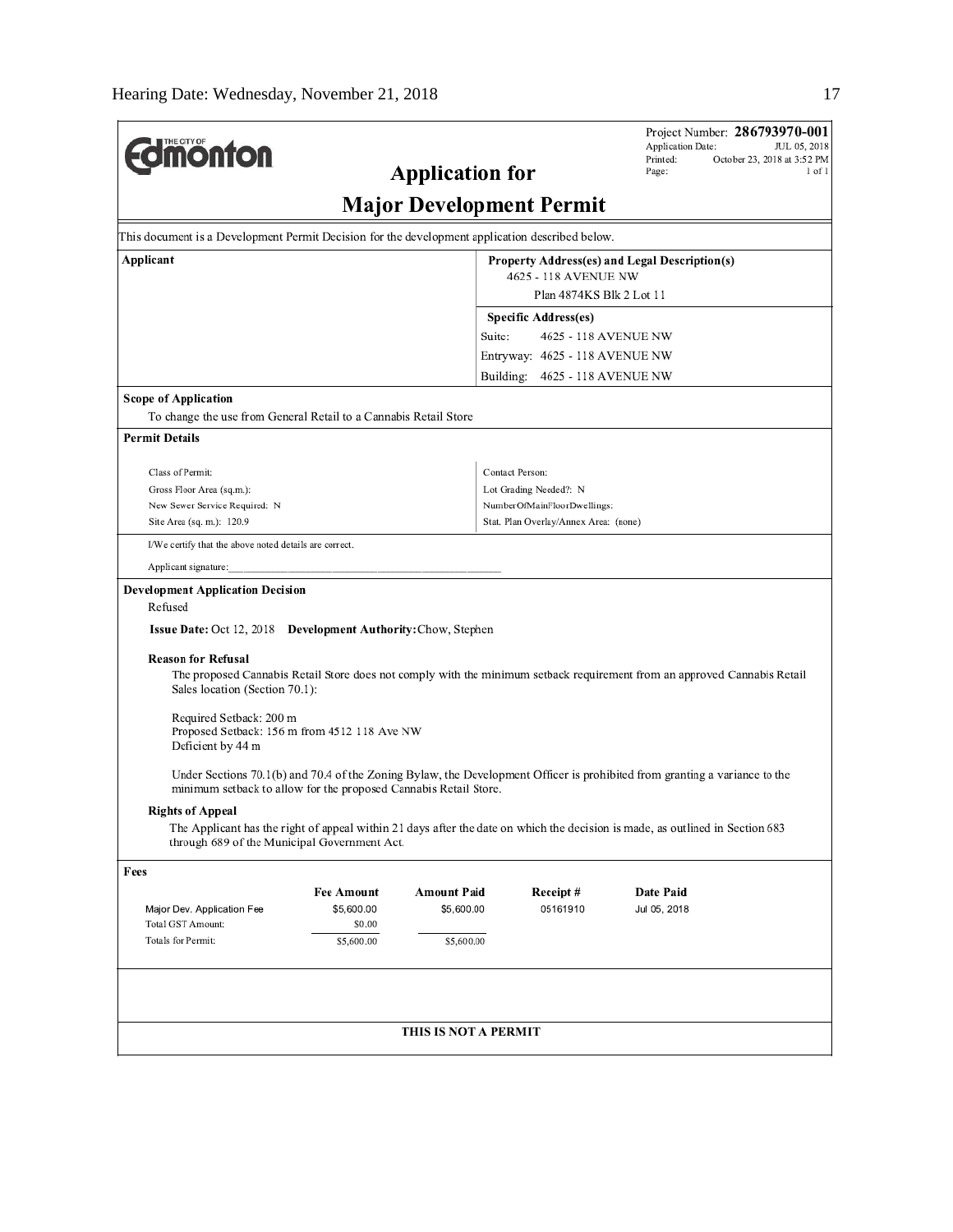

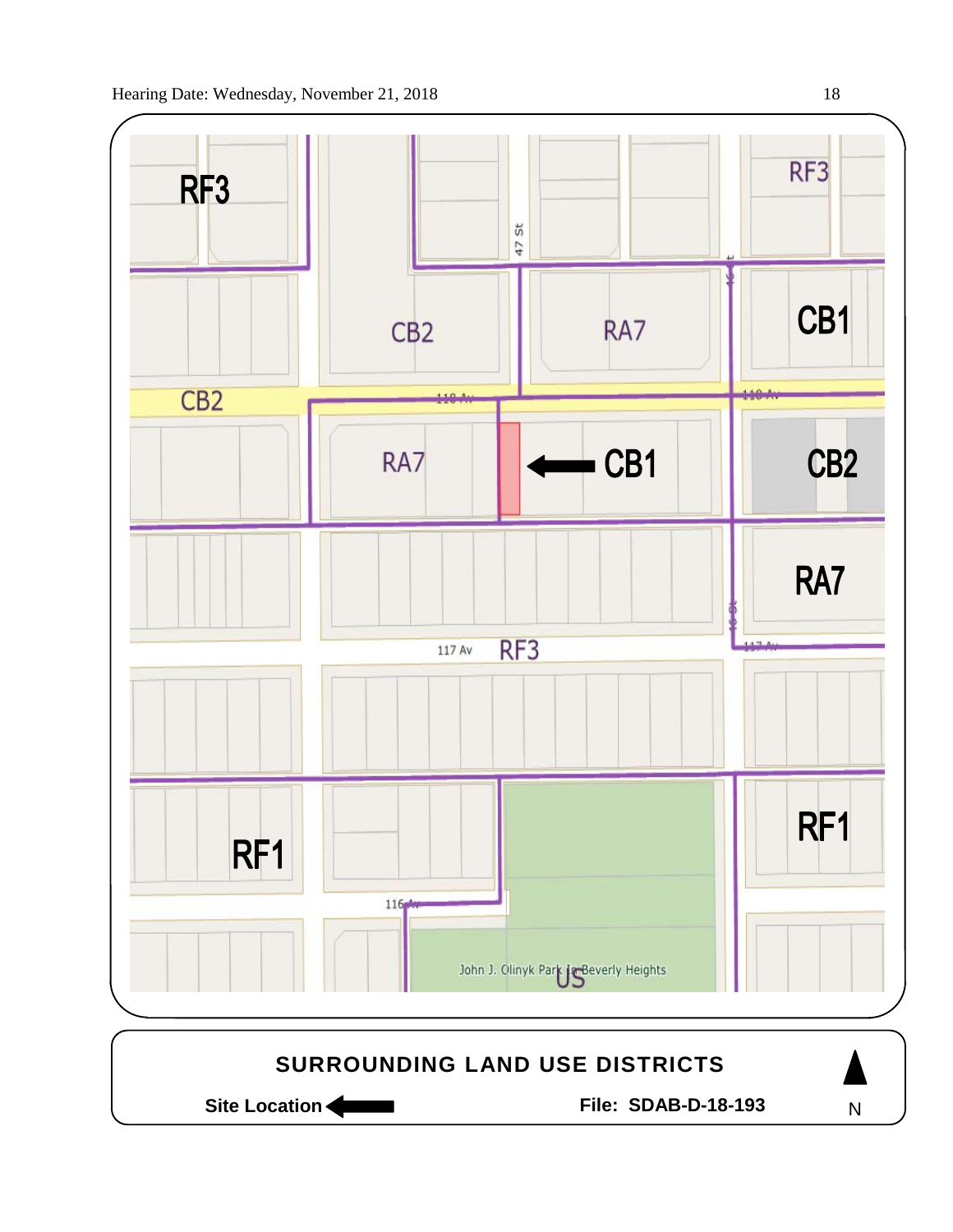| <u>ITEM III: 1:30 P.M.</u> |                                                        | FILE: SDAB-D-18-194                                                       |  |  |
|----------------------------|--------------------------------------------------------|---------------------------------------------------------------------------|--|--|
|                            | AN APPEAL FROM THE DECISION OF THE DEVELOPMENT OFFICER |                                                                           |  |  |
|                            | <b>APPELLANT:</b>                                      |                                                                           |  |  |
|                            | <b>APPLICATION NO.:</b>                                | 287035734-001                                                             |  |  |
|                            | <b>APPLICATION TO:</b>                                 | Change the Use from a General Retail<br>Store to a Cannabis Retail Sales. |  |  |
|                            | <b>DECISION OF THE</b><br>DEVELOPMENT AUTHORITY:       | Refused                                                                   |  |  |
|                            | <b>DECISION DATE:</b>                                  | October 12, 2018                                                          |  |  |
|                            | <b>DATE OF APPEAL:</b>                                 | November 1, 2018                                                          |  |  |
|                            | <b>MUNICIPAL DESCRIPTION</b><br>OF SUBJECT PROPERTY:   | 11431 - 40 Avenue NW                                                      |  |  |
|                            | <b>LEGAL DESCRIPTION:</b>                              | Plan 3614NY Blk 63 Lot 24A                                                |  |  |
|                            | ZONE:                                                  | (CSC) Shopping Centre Zone                                                |  |  |
|                            | <b>OVERLAY:</b>                                        | N/A                                                                       |  |  |
|                            | <b>STATUTORY PLAN:</b>                                 | N/A                                                                       |  |  |
|                            |                                                        |                                                                           |  |  |

# *Grounds for Appeal*

The Appellant provided the following reasons for appealing the decision of the Development Authority:

It is submitted that:

- 1) The development officer measured all distances from the wrong property;
- 2) The site proposed for the development of a cannabis store meets all of the requirements of Alberta Regulation 143/96 Gaming, Liquor and Cannabis Act Gaming, Liquor and Cannabis Regulation as amended by AR 180/2018;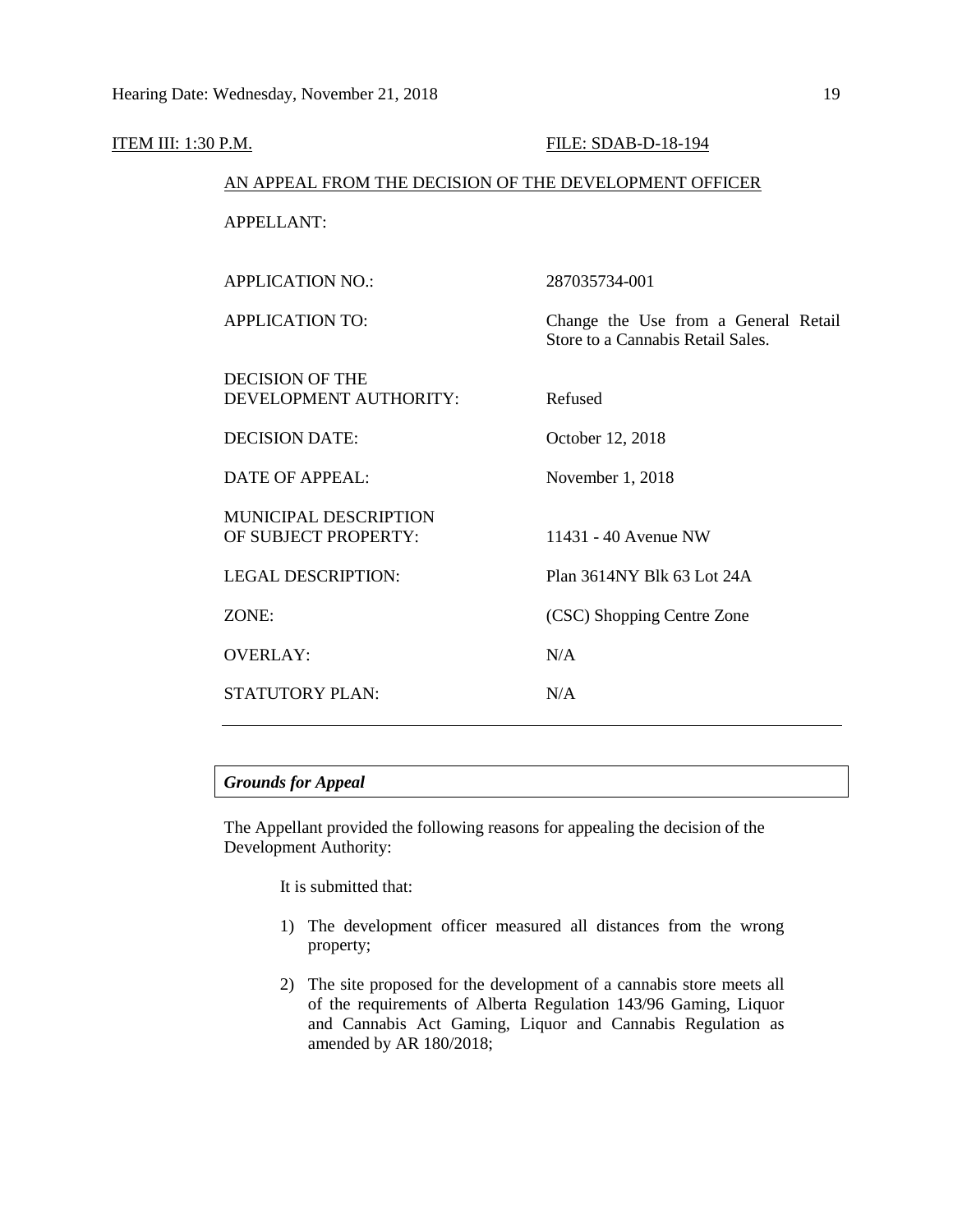- 3) While it is accepted that the subject site appears to be within the 200 meter limit as set forth in Section 70.2 of City of Edmonton By-law 12800, it is submitted the site meets all of the tests required under Section 687 of the Municipal Government Act, so that the Development Appeal Board should exercise their discretion to either vary the distance requirement or waive Section 70.2 of the city bylaw.
- 4) It is believed that the proposed site meets the requirements of section 70.3 if you measure from the correct property however, even if this section is not met, it is submitted that the site meets the requirements of Section 687 of the Municipal Government Act so as to allow the Development Appeal Board to either vary the distance requirement or waive section 70.3 of the city by-law.

# *General Matters*

# **Appeal Information:**

The *Municipal Government Act*, RSA 2000, c M-26 states the following:

### **Grounds for Appeal**

**685(1)** If a development authority

- (a) fails or refuses to issue a development permit to a person,
- (b) issues a development permit subject to conditions, or
- (c) issues an order under section 645,

the person applying for the permit or affected by the order under section 645 may appeal to the subdivision and development appeal board.

## **Appeals**

**686(1)** A development appeal to a subdivision and development appeal board is commenced by filing a notice of the appeal, containing reasons, with the board,

- (a) in the case of an appeal made by a person referred to in section 685(1)
	- (i) with respect to an application for a development permit,
		- (A) within 21 days after the date on which the written decision is given under section 642, […]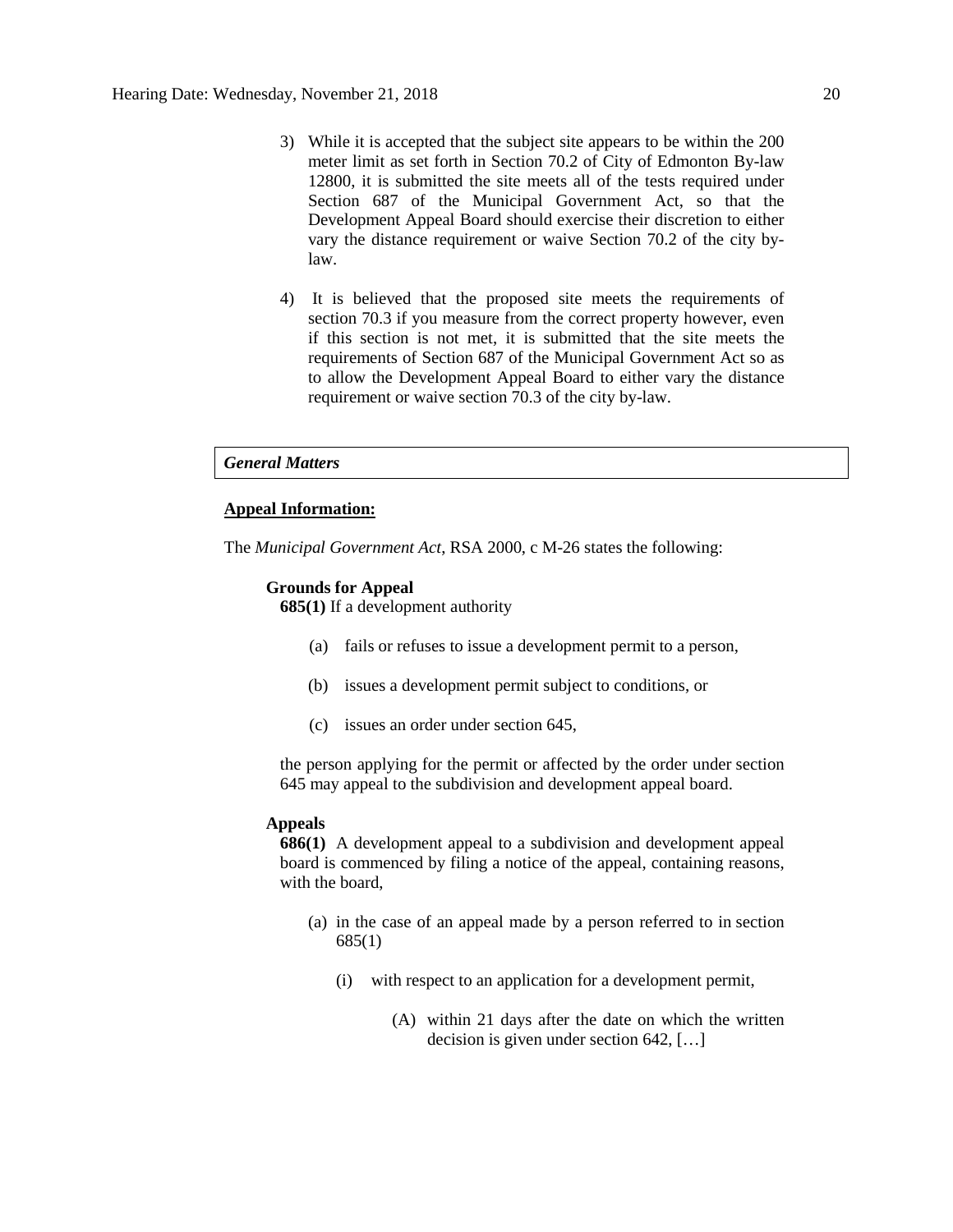# **Hearing and Decision**

**687(3)** In determining an appeal, the subdivision and development appeal board

…

- (a.1) must comply with the land use policies;
- (a.2) subject to section 638, must comply with any applicable statutory plans;
- (a.3) subject to clauses (a.4) and (d), must comply with any land use bylaw in effect;
- (a.4) must comply with the applicable requirements of the regulations under the Gaming, Liquor and Cannabis Act respecting the location of premises described in a cannabis licence and distances between those premises and other premises;
	- …
	- (c) may confirm, revoke or vary the order, decision or development permit or any condition attached to any of them or make or substitute an order, decision or permit of its own;
	- (d) may make an order or decision or issue or confirm the issue of a development permit even though the proposed development does not comply with the land use bylaw if, in its opinion,
		- (i) the proposed development would not
			- (A) unduly interfere with the amenities of the neighbourhood, or
			- (B) materially interfere with or affect the use, enjoyment or value of neighbouring parcels of land,

and

(ii) the proposed development conforms with the use prescribed for that land or building in the land use bylaw.

# **General Provisions from the** *Edmonton Zoning Bylaw:*

Under section 320.2(3), **Cannabis Retail Sales** is a **Permitted Use** in the (CSC) Shopping Centre Zone.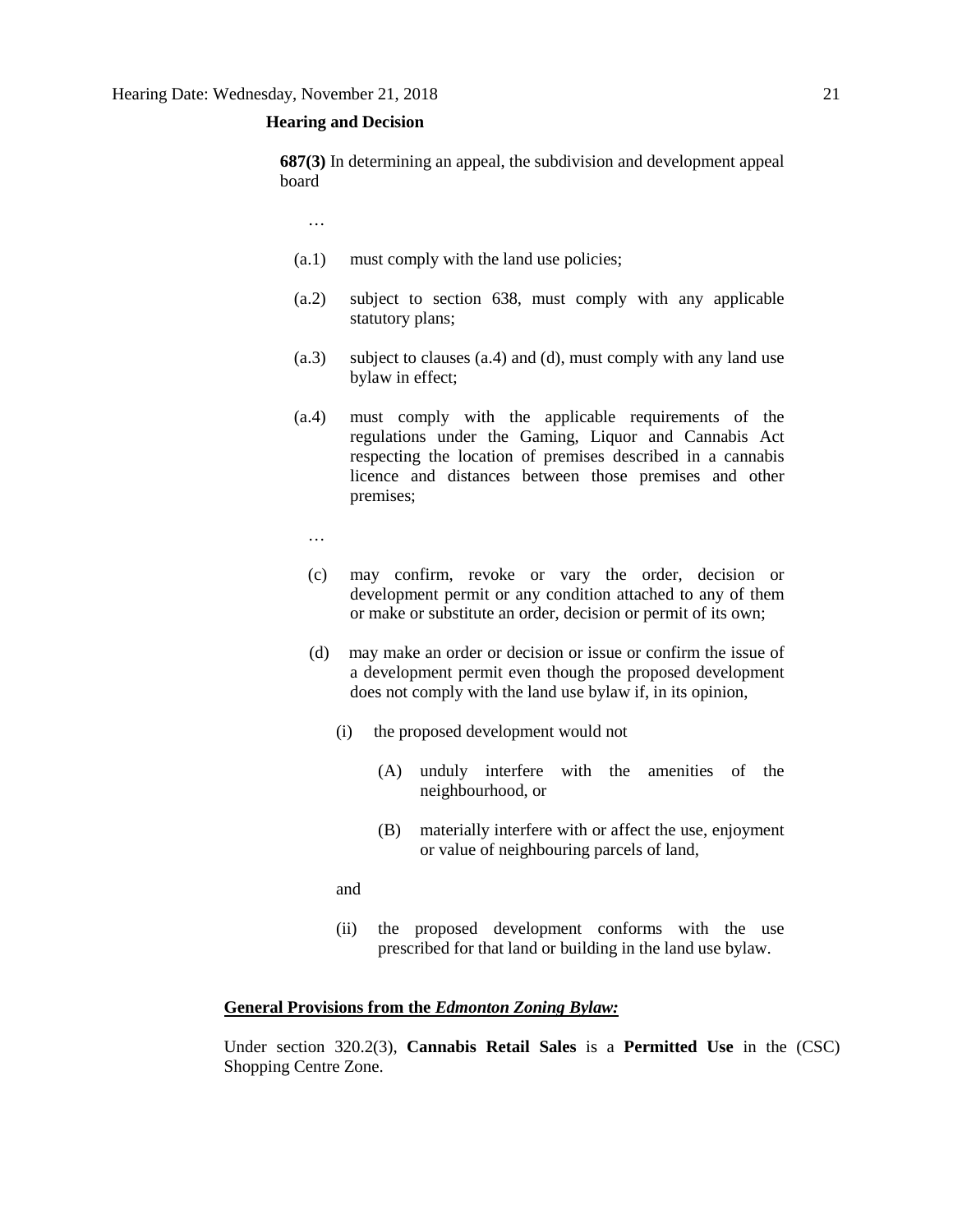# Under section 7.4(9), **Cannabis Retail Sales** means:

development used for the retail sale of Cannabis that is authorized by provincial or federal legislation. This Use may include retail sales of Cannabis accessories. This Use does not include Cannabis Production and Distribution.

## Under section 6.1, **Cannabis** means:

a cannabis plant and anything referred to in subsection (a) of this definition but does not include anything referred to in subsection (b) of this definition:

- a. Cannabis includes:
	- i. any part of a cannabis plant, including the phytocannabinoids produced by, or found in, such a plant, regardless of whether that part has been processed or not, other than a part of the plant referred to in subsection (b) of this definition.
	- ii. any substance or mixture of substances that contains or has on it any part of such a plant;
	- iii. any substance that is identical to any phytocannabinoid produced by, or found in, such a plant, regardless of how the substance was obtained.
- b. Notwithstanding subsection (a) of this definition, Cannabis does not include:
	- i. a non-viable seed of a cannabis plant;
	- ii. a mature stalk, without any leaf, flower, seed or branch, of such plant;
	- iii. fibre derived from a stalk referred in subsection (b)(ii) of this definition; and
	- iv. the root or any part of the root of such a plant.

Under section 6.1, **Site** means "an area of land consisting of one or more abutting Lots."

Section 320.1 states that the **General Purpose** of the **(CSC) Shopping Centre Zone** is:

to provide for larger shopping centre developments intended to serve a community or regional trade area. Residential, office, entertainment and cultural uses may also be included within such shopping complexes.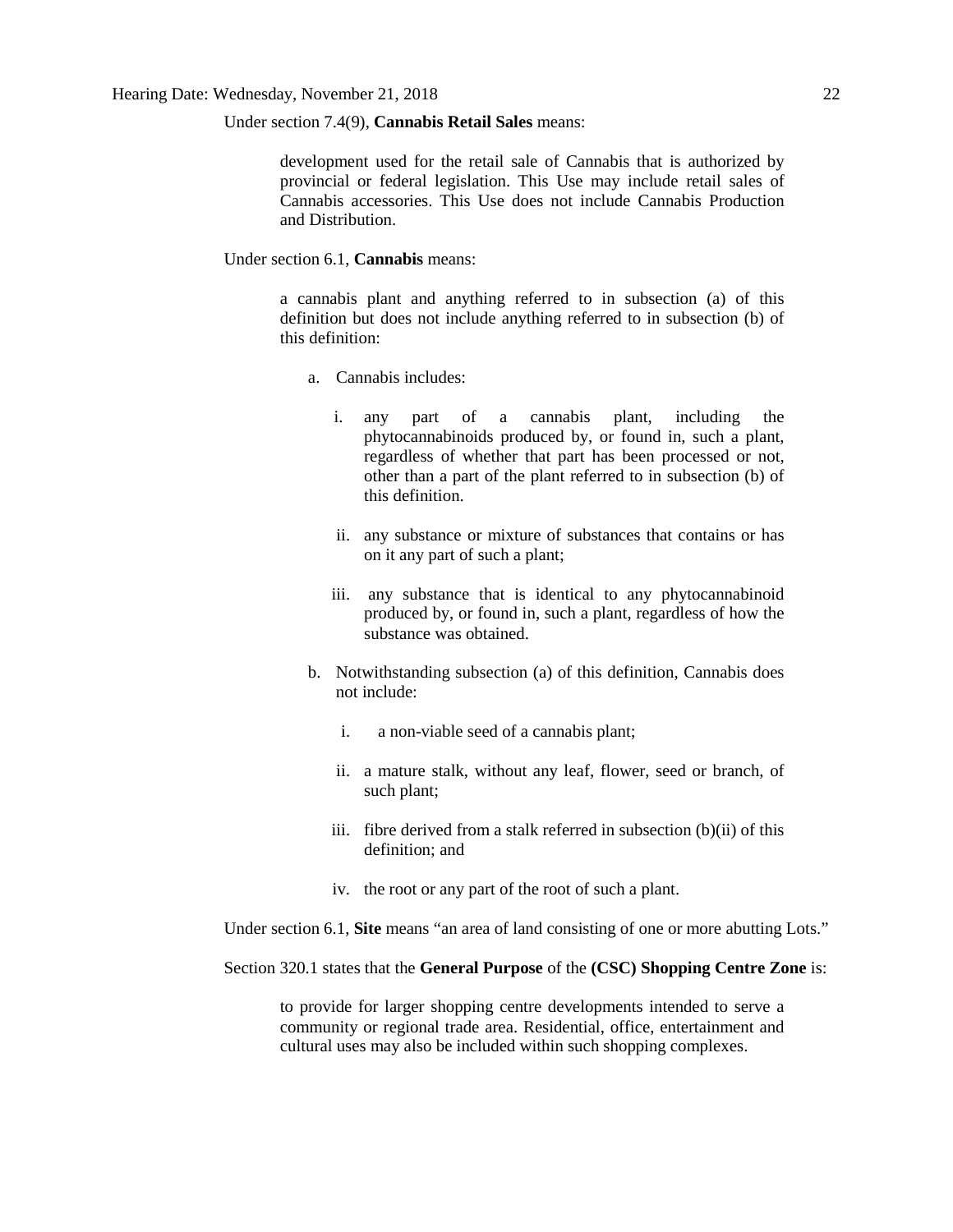*Section 70 - Cannabis Retail Sales regulations*

- 1. Any Cannabis Retail Sales shall not be located less than 200 m from any other Cannabis Retail Sales. For the purposes of this subsection only:
	- a. the [200 m](javascript:void(0);) separation distance shall be measured from the closest point of the Cannabis Retail Sales Use to the closest point of any other approved Cannabis Retail Sales Use;
	- b. A Development Officer shall not grant a variance to reduce the separation distance by more than [20 m](javascript:void(0);) in compliance with [Section 11;](https://webdocs.edmonton.ca/InfraPlan/zoningbylaw/ZoningBylaw/Part1/Administrative/11__Authority_and_Responsibility_of_the_Development_Officer.htm) and
	- c. The issuance of a Development Permit which contains a variance to separation distance as described in  $70(1)$ b shall be issued as a Class B Discretionary Development.
- **2. Any Site containing a Cannabis Retail Sales shall not be located less than [200 m](javascript:void(0);) from any Site being used for a public library, or for public or private education at the time of the application for the Development Permit for the Cannabis Retail Sales. For the purposes of this subsection only:**
	- **a. the [200 m](javascript:void(0);) separation distance shall be measured from the closest point of the subject Site boundary to the closest point of another Site boundary, and shall not be measured from Zone boundaries or from the edges of structures;**
	- b. the term "public library" is limited to the collection of literary, artistic, musical and similar reference materials in the form of books, manuscripts, recordings and films for public use, and does not include private libraries, museums or art galleries; and
	- **c. the term "public or private education" is limited to elementary through to high schools inclusive only, and does not include dance schools, driving schools or other Commercial Schools.**
- **3. Any Site containing a Cannabis Retail Sales shall not be located less than [100 m](javascript:void(0);) from any Site being used for Community Recreation Services Use, a community recreation facility, a provincial health care facility, as public lands, or any Site that is designated as school reserve or municipal and school reserve at the time of the application for the Development Permit for the Cannabis Retail Sales. For the purposes of this subsection only:**
	- **a. the [100 m](javascript:void(0);) separation distance shall be measured from the closest point of the subject Site boundary to the closest point of another Site boundary, and shall not be measured from Zone boundaries or from the edges of structures;**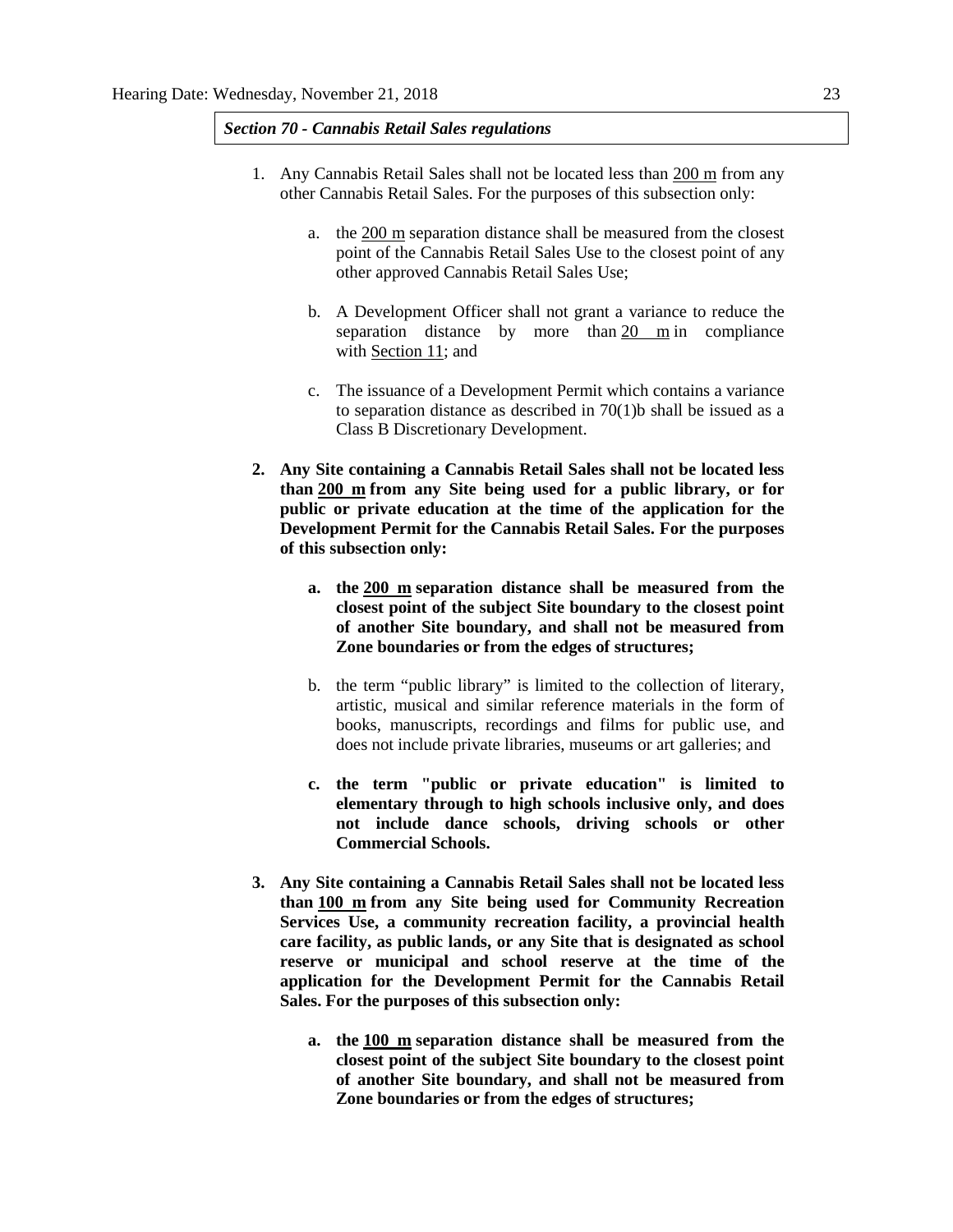- b. the term "community recreation facilities" means indoor municipal facilities used primarily by members of the public to participate in recreational activities conducted at the facilities, as per the Municipal Government Act; and
- **b. the term "public lands" is limited to Sites zoned AP, and Sites zoned A.**
- **4. Notwithstanding [Section 11](https://webdocs.edmonton.ca/InfraPlan/zoningbylaw/ZoningBylaw/Part1/Administrative/11__Authority_and_Responsibility_of_the_Development_Officer.htm) of this Bylaw, a Development Officer shall not grant a variance to subsection 70(2) or 70(3).**
- 5. Cannabis Retail Sales shall include design elements that readily allow for natural surveillance to promote a safe urban environment, where applicable and to the satisfaction of the development officer, including the following requirements:
	- a. customer access to the store is limited to a store front that is visible from the street other than a Lane, or a shopping centre parking lot, or a mall access that allows visibility from the interior of the mall into the store;
	- b. the exterior of all stores shall have ample transparency from the street;
	- c. Any outdoor lighting shall be designed to ensure a well-lit environment for pedestrians and illumination of the property; and
	- d. Landscaping shall be low-growing shrubs or deciduous trees with a high canopy at maturity to maintain natural surveillance.
- 6. The Development Officer shall impose a condition on any Development Permit issued for Cannabis Retail Sales requiring that the development:
	- a. shall not commence until authorized by and compliant with superior legislation; and
	- b. must commence within nine (9) months of the date of approval of the Development Permit.
- 7. For the purposes of Section 70(6), development commences when the Cannabis Retail Sales Use is established or begins operation.

# **Development Officer's Determination**

**1) The proposed Cannabis Retail Store does not comply with the minimum setback requirement from public education facilities (St. Stanislaus School) (Section 70.2):**

**Required Setback: 200 m**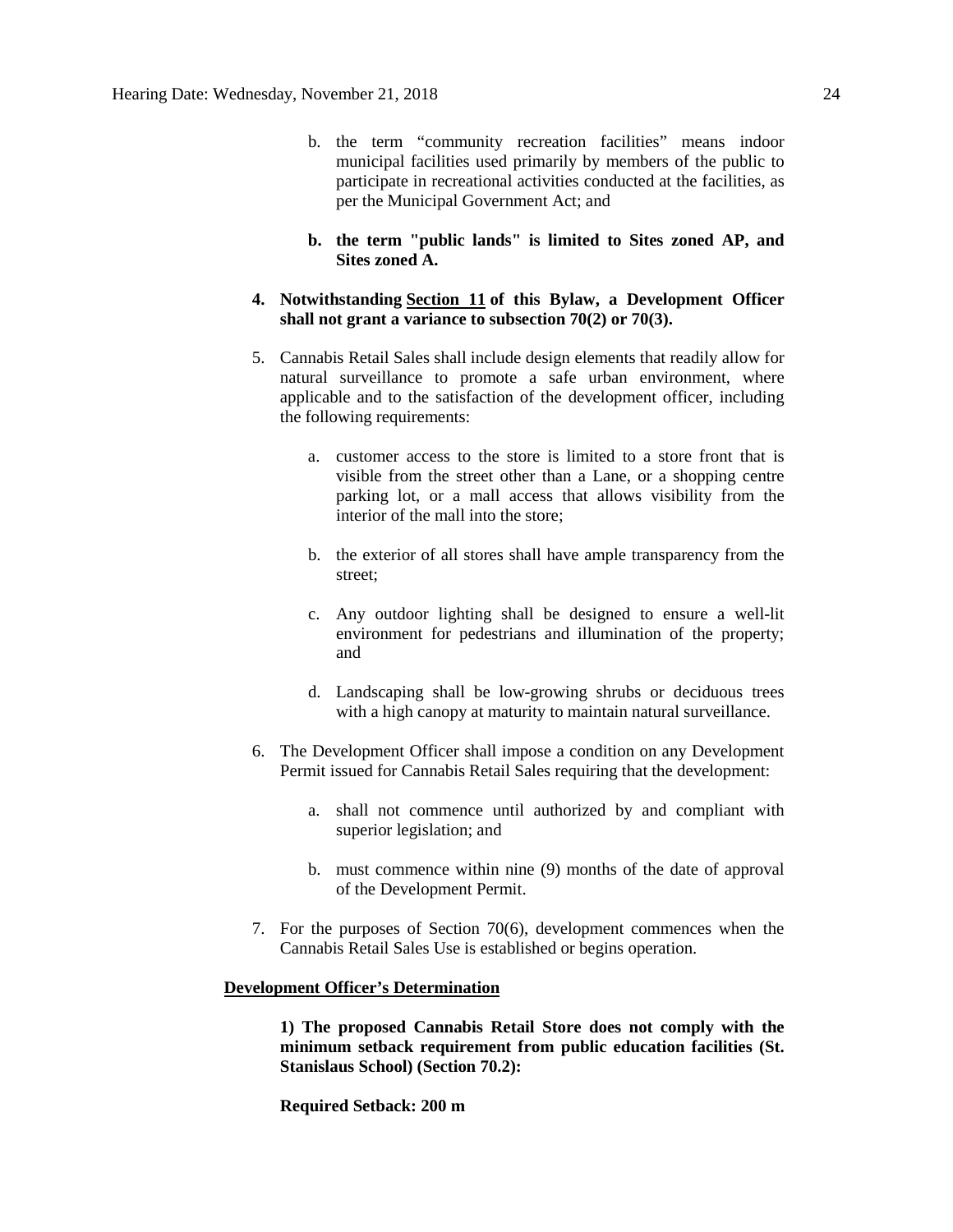**Proposed Setback: 19 m Deficient by 181 m**

**2) The proposed Cannabis Retail Store does not comply with the minimum setback requirement from public lands (Greenfield Park) (Section 70.3):**

**Required Setback: 100 m Proposed Setback: 71 m Deficient by 29 m**

**Under Section 70.4 of the Zoning Bylaw, the Development Officer is prohibited from granting a variance to the minimum setback to allow for the proposed Cannabis Retail Store.** [unedited]

Notice to Applicant/Appellant

Provincial legislation requires that the Subdivision and Development Appeal Board issue its official decision in writing within fifteen days of the conclusion of the hearing.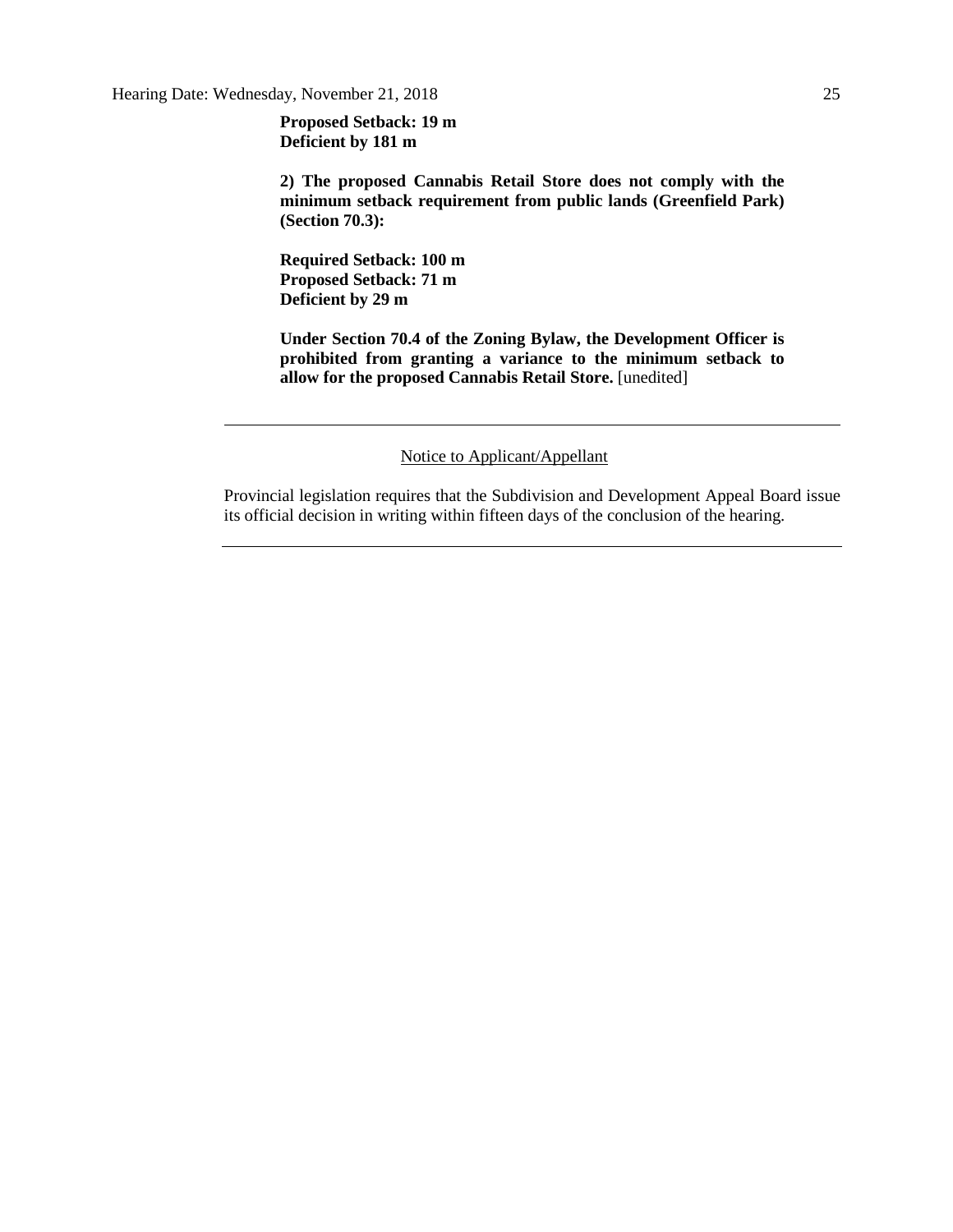| <b>dinonton</b>                                                                                                                                                                                                                                                                                                                                                                                                                                  |                                               | <b>Application for</b>           |                                       | Project Number: 287035734-001<br><b>Application Date:</b><br>Printed:<br>October 12, 2018 at 3:54 PM<br>Page:                                                                                                                                                                                                                                                                                                                                                                                                                        | JUL 09, 2018<br>1 of 2 |  |  |  |  |
|--------------------------------------------------------------------------------------------------------------------------------------------------------------------------------------------------------------------------------------------------------------------------------------------------------------------------------------------------------------------------------------------------------------------------------------------------|-----------------------------------------------|----------------------------------|---------------------------------------|--------------------------------------------------------------------------------------------------------------------------------------------------------------------------------------------------------------------------------------------------------------------------------------------------------------------------------------------------------------------------------------------------------------------------------------------------------------------------------------------------------------------------------------|------------------------|--|--|--|--|
| <b>Major Development Permit</b>                                                                                                                                                                                                                                                                                                                                                                                                                  |                                               |                                  |                                       |                                                                                                                                                                                                                                                                                                                                                                                                                                                                                                                                      |                        |  |  |  |  |
| This document is a Development Permit Decision for the development application described below.                                                                                                                                                                                                                                                                                                                                                  |                                               |                                  |                                       |                                                                                                                                                                                                                                                                                                                                                                                                                                                                                                                                      |                        |  |  |  |  |
| Applicant                                                                                                                                                                                                                                                                                                                                                                                                                                        | Property Address(es) and Legal Description(s) |                                  |                                       |                                                                                                                                                                                                                                                                                                                                                                                                                                                                                                                                      |                        |  |  |  |  |
|                                                                                                                                                                                                                                                                                                                                                                                                                                                  |                                               |                                  | 11431 - 40 AVENUE NW                  | Plan 3614NY Blk 63 Lot 24A                                                                                                                                                                                                                                                                                                                                                                                                                                                                                                           |                        |  |  |  |  |
|                                                                                                                                                                                                                                                                                                                                                                                                                                                  |                                               |                                  | <b>Specific Address(es)</b>           |                                                                                                                                                                                                                                                                                                                                                                                                                                                                                                                                      |                        |  |  |  |  |
|                                                                                                                                                                                                                                                                                                                                                                                                                                                  | Suite:<br>11435 - 40 AVENUE NW                |                                  |                                       |                                                                                                                                                                                                                                                                                                                                                                                                                                                                                                                                      |                        |  |  |  |  |
|                                                                                                                                                                                                                                                                                                                                                                                                                                                  |                                               |                                  | Entryway: 11435 - 40 AVENUE NW        |                                                                                                                                                                                                                                                                                                                                                                                                                                                                                                                                      |                        |  |  |  |  |
|                                                                                                                                                                                                                                                                                                                                                                                                                                                  |                                               |                                  | Building: 11431 - 40 AVENUE NW        |                                                                                                                                                                                                                                                                                                                                                                                                                                                                                                                                      |                        |  |  |  |  |
| <b>Scope of Application</b>                                                                                                                                                                                                                                                                                                                                                                                                                      |                                               |                                  |                                       |                                                                                                                                                                                                                                                                                                                                                                                                                                                                                                                                      |                        |  |  |  |  |
| To change the use from a General Retail Store to a Cannabis Retail Sales.                                                                                                                                                                                                                                                                                                                                                                        |                                               |                                  |                                       |                                                                                                                                                                                                                                                                                                                                                                                                                                                                                                                                      |                        |  |  |  |  |
| <b>Permit Details</b>                                                                                                                                                                                                                                                                                                                                                                                                                            |                                               |                                  |                                       |                                                                                                                                                                                                                                                                                                                                                                                                                                                                                                                                      |                        |  |  |  |  |
| Class of Permit:                                                                                                                                                                                                                                                                                                                                                                                                                                 |                                               |                                  | Contact Person:                       |                                                                                                                                                                                                                                                                                                                                                                                                                                                                                                                                      |                        |  |  |  |  |
| Gross Floor Area (sq.m.):                                                                                                                                                                                                                                                                                                                                                                                                                        |                                               |                                  | Lot Grading Needed?: N                |                                                                                                                                                                                                                                                                                                                                                                                                                                                                                                                                      |                        |  |  |  |  |
| New Sewer Service Required: N                                                                                                                                                                                                                                                                                                                                                                                                                    |                                               |                                  | NumberOfMainFloorDwellings:           |                                                                                                                                                                                                                                                                                                                                                                                                                                                                                                                                      |                        |  |  |  |  |
| Site Area (sq. m.):                                                                                                                                                                                                                                                                                                                                                                                                                              |                                               |                                  | Stat. Plan Overlay/Annex Area: (none) |                                                                                                                                                                                                                                                                                                                                                                                                                                                                                                                                      |                        |  |  |  |  |
| I/We certify that the above noted details are correct.                                                                                                                                                                                                                                                                                                                                                                                           |                                               |                                  |                                       |                                                                                                                                                                                                                                                                                                                                                                                                                                                                                                                                      |                        |  |  |  |  |
| Applicant signature:                                                                                                                                                                                                                                                                                                                                                                                                                             |                                               |                                  |                                       |                                                                                                                                                                                                                                                                                                                                                                                                                                                                                                                                      |                        |  |  |  |  |
| Refused<br>Issue Date: Oct 12, 2018 Development Authority: WELCH, IMAI<br><b>Reason for Refusal</b><br>Stanislaus School) (Section 70.2):<br>Required Setback: 200 m<br>Proposed Setback: 19 m<br>Deficient by 181 m<br>(Section 70.3):<br>Required Setback: 100 m<br>Proposed Setback: 71 m<br>Deficient by 29 m<br>to allow for the proposed Cannabis Retail Store.<br><b>Rights of Appeal</b><br>through 689 of the Municipal Government Act. |                                               |                                  |                                       | 1) The proposed Cannabis Retail Store does not comply with the minimum setback requirement from public education facilities (St.<br>2) The proposed Cannabis Retail Store does not comply with the minimum setback requirement from public lands (Greenfield Park)<br>Under Section 70.4 of the Zoning Bylaw, the Development Officer is prohibited from granting a variance to the minimum setback<br>The Applicant has the right of appeal within 21 days after the date on which the decision is made, as outlined in Section 683 |                        |  |  |  |  |
|                                                                                                                                                                                                                                                                                                                                                                                                                                                  |                                               |                                  |                                       |                                                                                                                                                                                                                                                                                                                                                                                                                                                                                                                                      |                        |  |  |  |  |
| Fees                                                                                                                                                                                                                                                                                                                                                                                                                                             |                                               |                                  |                                       |                                                                                                                                                                                                                                                                                                                                                                                                                                                                                                                                      |                        |  |  |  |  |
| Major Dev. Application Fee                                                                                                                                                                                                                                                                                                                                                                                                                       | <b>Fee Amount</b><br>\$5,600.00               | <b>Amount Paid</b><br>\$5,600.00 | Receipt#<br>05170438                  | <b>Date Paid</b><br>Jul 09, 2018                                                                                                                                                                                                                                                                                                                                                                                                                                                                                                     |                        |  |  |  |  |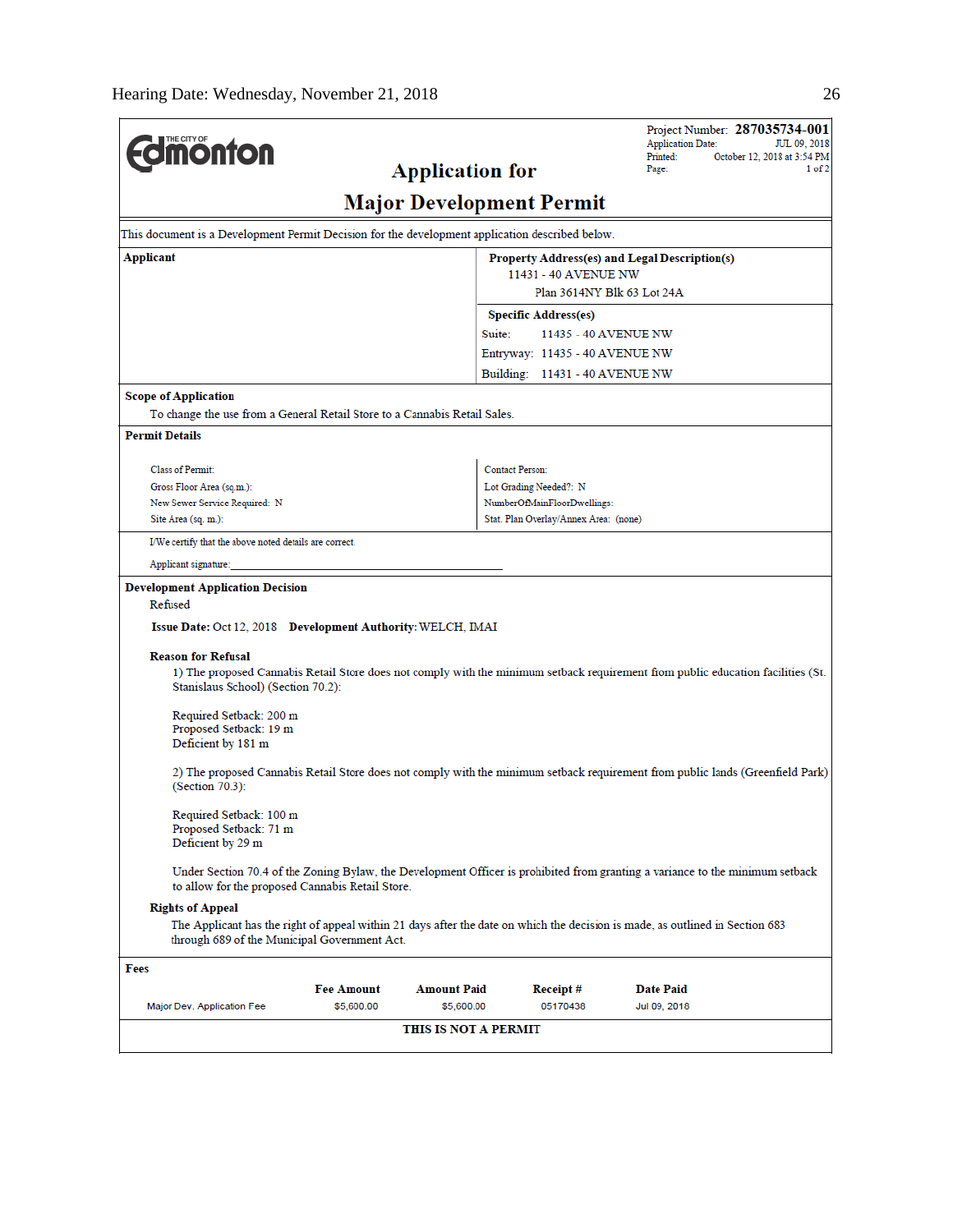| <b>Edimonton</b>                                      |                                 | <b>Application for</b> |          | Application Date:<br>Printed:<br>Page: | Project Number: 287035734-001<br>JUL 09, 2018<br>October 12, 2018 at 3:54 PM<br>$2$ of $2$ |
|-------------------------------------------------------|---------------------------------|------------------------|----------|----------------------------------------|--------------------------------------------------------------------------------------------|
|                                                       | <b>Major Development Permit</b> |                        |          |                                        |                                                                                            |
| Fees                                                  | <b>Fee Amount</b>               | <b>Amount Paid</b>     | Receipt# | <b>Date Paid</b>                       |                                                                                            |
| <b>Total GST Amount:</b><br><b>Totals for Permit:</b> | \$0.00<br>\$5,600.00            | \$5,600.00             |          |                                        |                                                                                            |
|                                                       |                                 |                        |          |                                        |                                                                                            |
|                                                       |                                 |                        |          |                                        |                                                                                            |
|                                                       |                                 |                        |          |                                        |                                                                                            |
|                                                       |                                 |                        |          |                                        |                                                                                            |
|                                                       |                                 |                        |          |                                        |                                                                                            |
|                                                       |                                 |                        |          |                                        |                                                                                            |
|                                                       |                                 |                        |          |                                        |                                                                                            |
|                                                       |                                 |                        |          |                                        |                                                                                            |
|                                                       |                                 |                        |          |                                        |                                                                                            |
|                                                       |                                 |                        |          |                                        |                                                                                            |
|                                                       |                                 |                        |          |                                        |                                                                                            |
|                                                       |                                 |                        |          |                                        |                                                                                            |
|                                                       |                                 |                        |          |                                        |                                                                                            |
|                                                       |                                 |                        |          |                                        |                                                                                            |
|                                                       |                                 | THIS IS NOT A PERMIT   |          |                                        |                                                                                            |